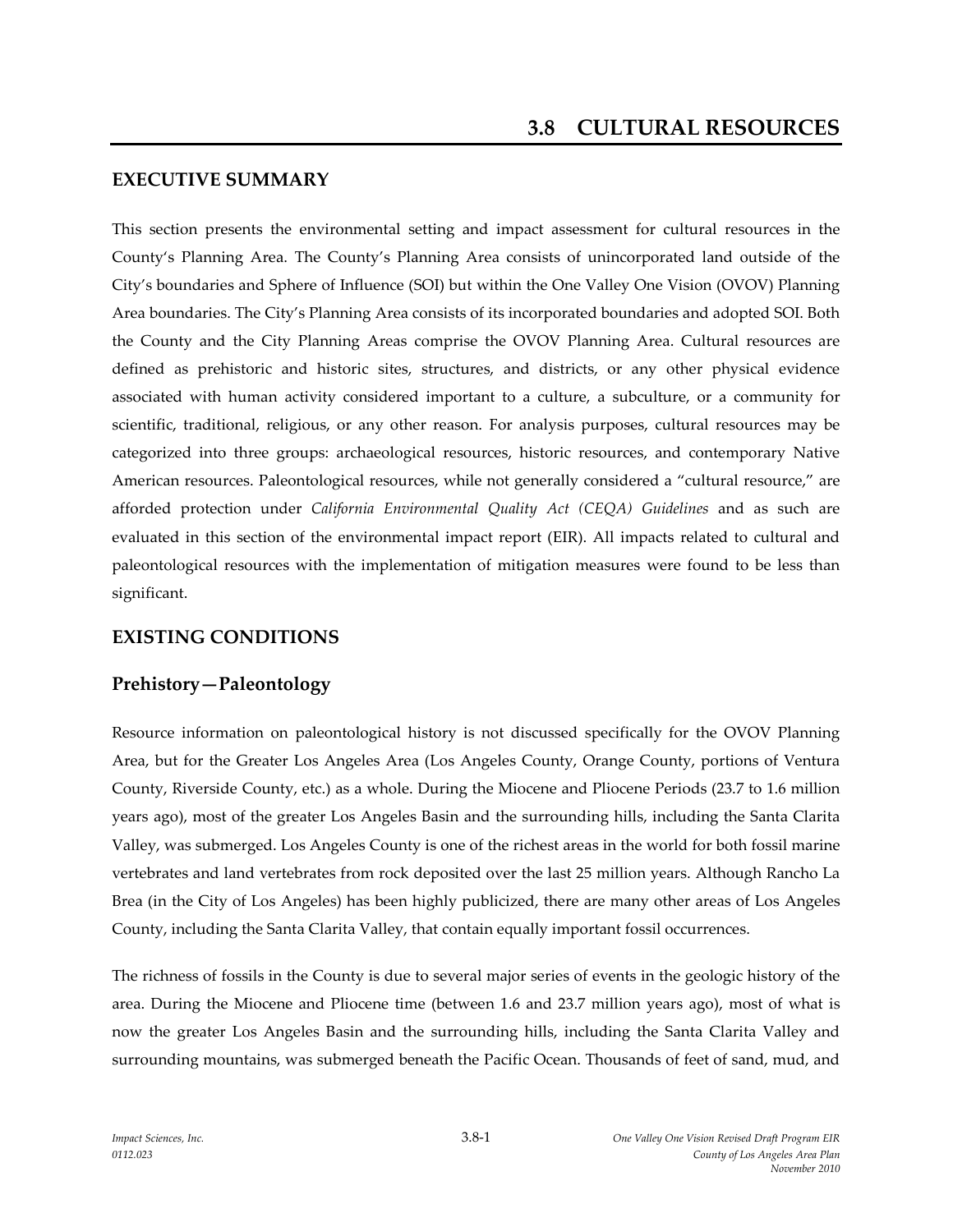other materials were deposited on the ocean bottom. Marine animals and shore birds were buried in these deposits as they died and sank to the bottom. Through time, many of these specimens became fossilized.

During the Pleistocene age, movement of and collision between tectonic plates elevated much of this area above the ocean and formed hills and mountains where the ocean bottom and valleys once existed. Erosion cut through these older sediments, as they were uplifted from the terrain that now exists.

Over 1,100 vertebrate fossil localities within the County are known. Most of these localities are generally scattered within 700 square miles (about 17 percent of the County) of hilly terrain that is underlain by fossil-producing rock formations. A substantial portion of these 700 square miles have been developed, and much of the remaining area is threatened, particularly areas surrounding the Santa Clarita Valley, including the Santa Susana Mountains to the southwest and the Sierra Pelona Mountains on the north.<sup>1</sup>

As development encroaches into the foothills of these ranges, the paleontological resources that may be present within these areas are subject to a greater risk of damage or destruction. Additional risk factors include the lack of outward visibility of these resources (they are often buried, sometimes under substantial quantities of earth) and a lack of information regarding specific locations of these resources in some portions of the City's Planning Area.

### **Prehistory and Archaeology**

Early man arrived in the Santa Clarita Valley 18,000 to 25,000 years ago during the migration across the Bering land bridge. The earliest physical evidence of human occupation in the Upper Santa Clara River Area dates from 7,000 to 4,000 years before present (BP), and was recovered from two sites near Vasquez Rocks. The identity of the area's first inhabitants is unknown. The Tataviam peoples, Uto-Aztecan speakers of Shoshonean descent, began to reach the OVOV Planning Area in approximately 450 A.D. They were described as a distinct linguistic group when they were first encountered in 1776 by Spanish explorer Pedro Fages.2

The Tataviam lived primarily on the upper reaches of the Santa Clara River, east of Piru Creek, extending north into the Antelope Valley, south to the San Gabriel Mountains, and possibly as far east as the Soledad Pass.<sup>3</sup> However, archaeological data indicate that subsistence patterns and ritual practice were

<sup>1</sup> County of Los Angeles 1979.

<sup>2</sup> King and Blackburn 1978.

<sup>3</sup> King and Blackburn 1978; Impact Sciences, Inc. 1999.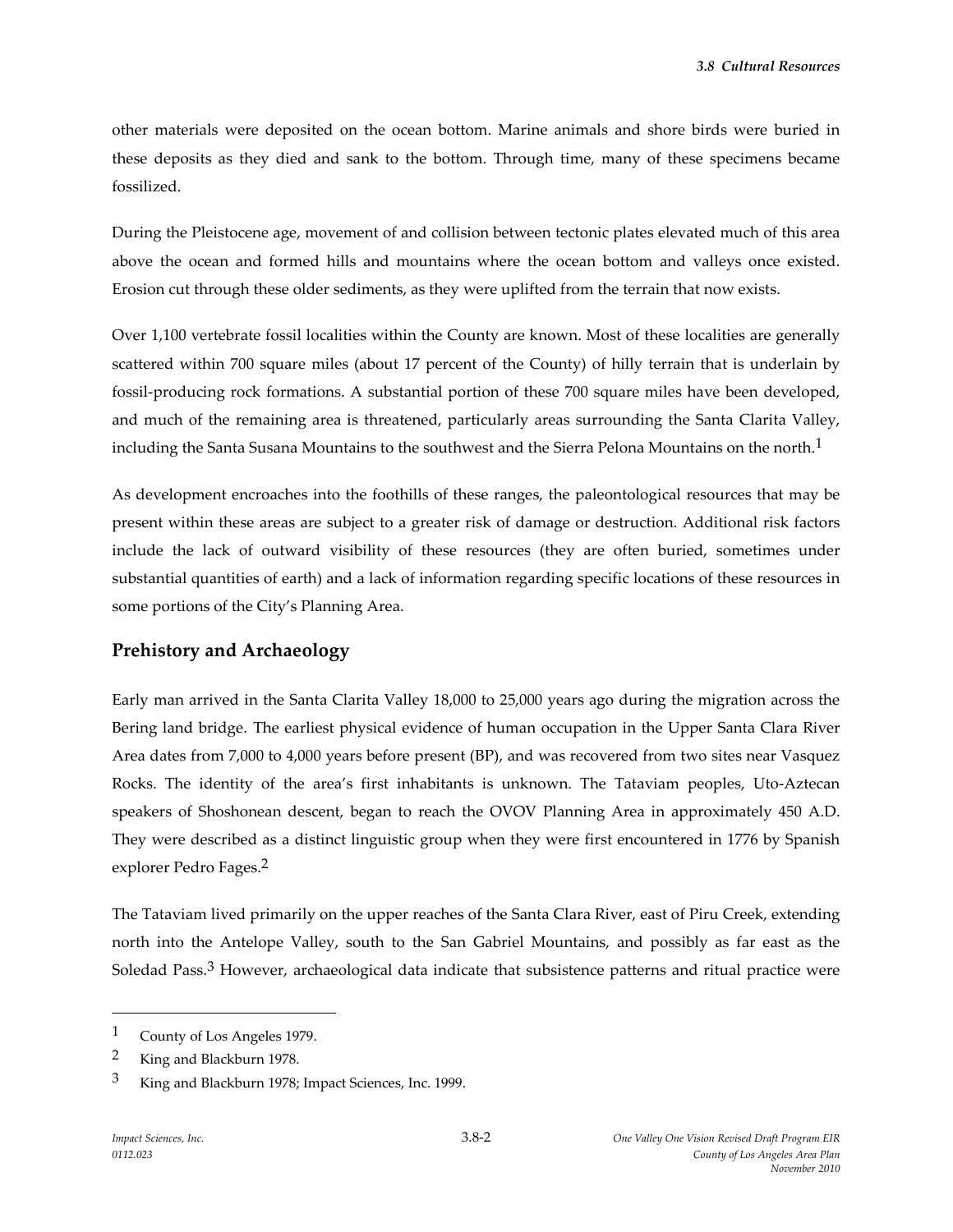very similar to neighboring Chumash and Gabrielino culture groups. Supporting data for this observation were recovered from archaeological sites in the OVOV Planning Area, between Newhall and Piru.4 Tataviam village sites with known names are located at San Francisquito, Piru, Camulos, Castaic Reservoir, Piru Creek, Elizabeth Lake, and in the Newhall environs; additional archaeological sites have been recorded throughout the OVOV Planning Area, particularly along the Santa Clara River,<sup>5</sup> as well as in the Vasquez Rocks area.<sup>6</sup>

Sites of Native American cultural significance also exist within the County's Planning Area. Some are associated with archaeological sites; others are not otherwise recognizable. According to a recent study in the OVOV Planning Area, the Native American Heritage Commission (NAHC) identified three sites of Native American cultural significance in proximity to the Santa Clara River including CA-LAN-361, CA-LAN-366, and CA-LAN-367.<sup>7</sup> Many of the place names used today, such as Castaic, Piru, Camulos and Hasley (Islay), reflect a Tataviam linguistic origin, $8$  and given the long history of Native American occupation of the OVOV Planning Area, other such sites are likely present. One site of extreme cultural significance, Bowers Cave near Val Verde, contributed one of the most significant assemblages of Native-American religious and ceremonial artifacts ever found in North America.<sup>9</sup> The Cave, named after the Ventura man who purchased the cave's contents from teenage discoverers, is located in the crest of the mountain at the entrance to the Chiquita Canyon Landfill.

#### **The Historical Period**

#### **History of the Planning Area**

The chronicles of the 1769 expedition from San Diego to Monterey by Spanish explorer Gaspar de Portola provided the first Euro-American documentation of the Santa Clarita Region. The expedition passed through the San Fernando Valley to Newhall, then to the Castaic Junction area, and then down the Santa Clara River to San Buenaventura and north to Monterey.10 The trail blazed by Portola became known as

- 8 City of Santa Clarita (1999).
- 9 Jerry Reynolds, The Signal Newspaper, (1984).

<sup>4</sup> Impact Sciences, Inc. (1999).

<sup>5</sup> CH2MHill (1996).

<sup>6</sup> Impact Sciences, Inc. (1999).

<sup>7</sup> CH2MHill (1996).

<sup>10</sup> Impact Sciences, Inc. (1999).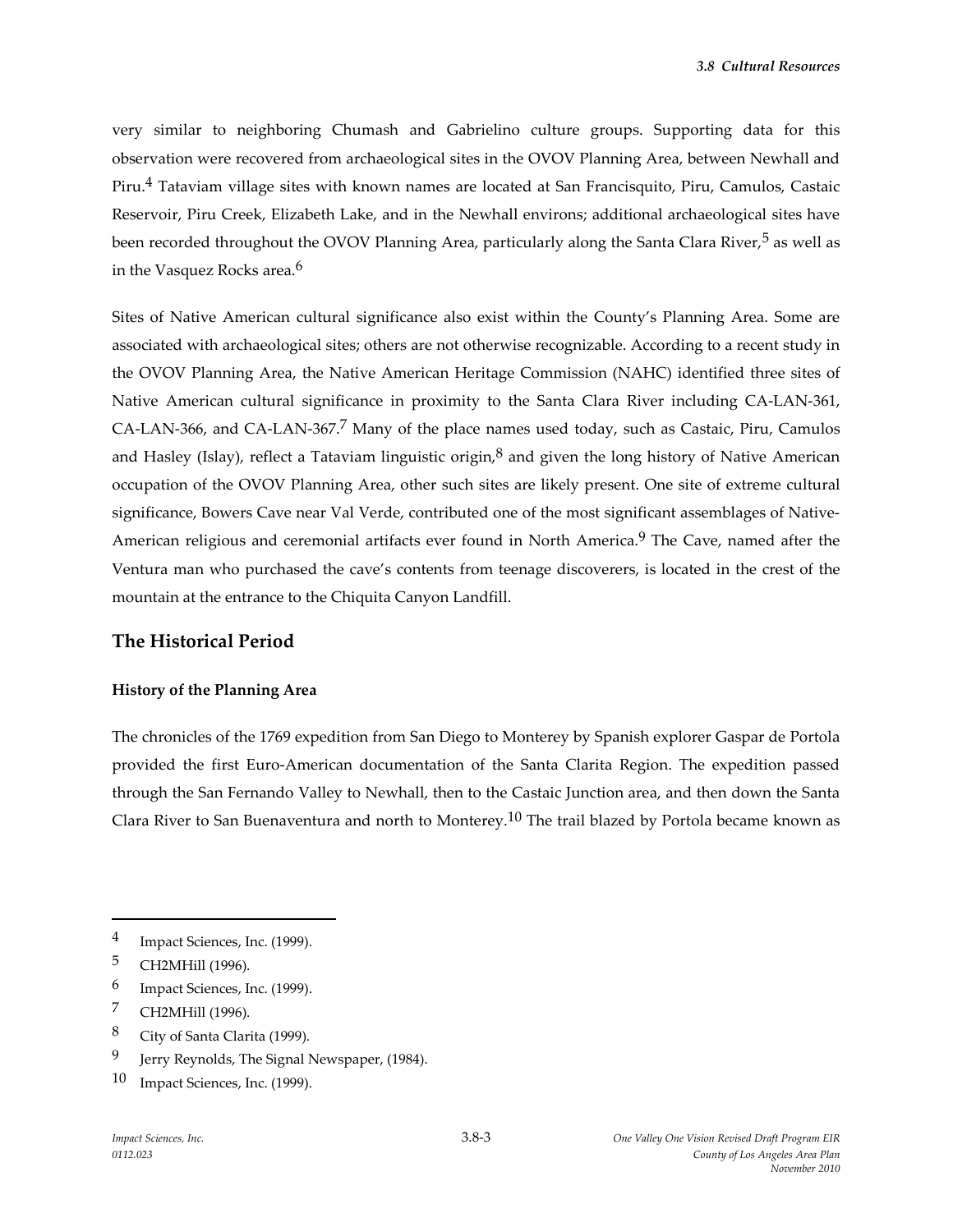the El Camino Viejo (The Old Road).<sup>11</sup> Later, Pedro Fages, commander of the Presidio of San Diego, in 1772 traveled through Castaic Junction and Soledad Canyon in search of deserters from the army.

The Rancho San Francisco<sup>12</sup> which includes the western half of the Santa Clarita Valley) and the upper reaches of the Santa Clara River figured in three important episodes in Southern California, two of which are landmarks in the economic history of the state. The first is the documented discovery of gold in Placerita Canyon in 1842 by Francisco Lopez, Manuel Cota, and Domingo Bermudez. An existing oak tree near this location became known as the Oak of the Golden Dream.

The upper Santa Clarita Valley was also the first location of true oil drilling in Southern California, exploration for which began about 1865, when oil seeps were discovered in Pico Canyon. Subsequent exploration led to the discovery of oil in Rancho San Francisco and throughout the Valley. The crossing of the Southern Pacific Railroad through the region, along with the development of the Newhall oil field and the Pioneer Oil Refinery (the predecessor of Chevron Oil) in 1874 (it was moved to its present location in 1876), initiated an oil boom in the area. The third major local historical event was the failure of the St. Francis Dam and the resulting flood of the river valley on March 12 and 13, 1928. The flood caused at least 450 deaths and destroyed 990 homes and large areas of orchards.<sup>13</sup>

American explorer John C. Fremont, who would later challenge Abraham Lincoln for the Republican nomination of US president, arrived at Castaic Junction with his "Buckskin Battalion" in 1847, after following the future route of State Route (SR) 126 from Ventura. After camping for two days in the Santa Clarita Valley, he crossed into the San Fernando Valley near the present alignment of Sierra Highway. Near the current Universal Studios Hollywood, he accepted the surrender of California from Gen Andres Pico. The crossing through the mountains occurred at what is now known as Fremont Pass. In 1854, Phineas Banning made a 30-foot cut in the pass to allow the first stagecoach through the pass.

The Butterfield Overland Stage took the "Great Southern" or "Oxbow" route from St. Louis to San Francisco over Fremont Pass from 1858 until the outbreak of the Civil War in 1861. In 1863, under a construction contract awarded by the Los Angeles County Board of Supervisors, General Edward F. Beale's workers cut a 90-foot-deep passageway through the pass between the present alignments of SR-14 and Sierra Highway to improve the roadway. Beale had also constructed a toll house when the pass was

<sup>11</sup> City of Santa Clarita (1999).

<sup>12</sup> California Office of Historic Preservation, "California Historical Resources," http://ohp.parks.ca.gov / listed\_resources/default.asp?num=556, (2009).

<sup>13</sup> Santa Clarita Valley Historical Society, "Welcome to the St. Francis Dam," http://seis.natsci.csulb.edu / VIRTUAL\_FIELD/Francesquito\_Dam/franmain.htm, (2002).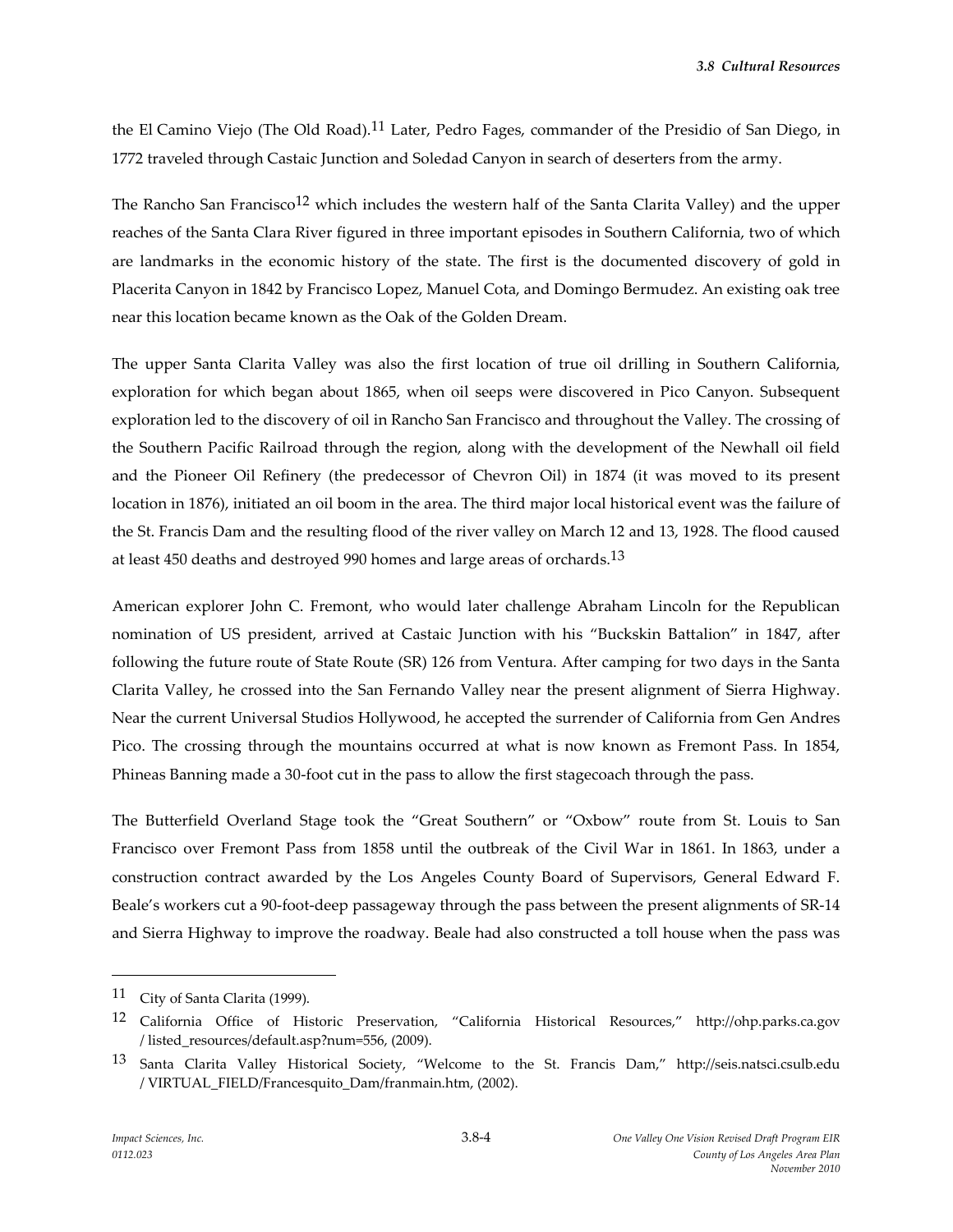widened and collected toll for the right of passage for 22 years before the County halted the practice. Beale's Cut was a vital route that served the Southern California area until it was bypassed by the Newhall Tunnel in 1910. By 1915, the "Ridge Route" extended from downtown Los Angeles north through the Newhall Tunnel and into the San Joaquin Valley. The San Fernando Railroad Tunnel, the fourth longest tunnel in the world at the time of the tunnel's completion in 1876, is still used by the Union Pacific Railroad and Metrolink.

Because San Francisquito Canyon was the traditional route taken to the east, it was among the first canyons mined and settled. Gold mining continued in the canyon until the end of the 19th century, and one of the camps, Ratsburg, was mined until 1930.

By 1860, a copper boom had formed in Soledad, and a little town grew near the head of Williamson's Pass. Both copper- and gold-bearing quartz veins were mined into the 20<sup>th</sup> century, although the rush was over by 1875.14

In 1875, most of the Rancho San Francisco was purchased by Henry Mayo Newhall, a San Francisco entrepreneur. From that time to the present, the history of the Santa Clarita Valley has been linked to the activities of Newhall and, after his death, to the family company, The Newhall Land and Farming Company. When Newhall acquired the Rancho, he knew the Southern Pacific Railroad intended to lay tracks north out of Los Angeles to join with the Central Pacific and its connection to the Transcontinental Railroad. A rail route through his property would increase its value, so he sold an alignment to the Southern Pacific for one dollar and a square-mile townsite to the railroad's development company for another dollar.

Three months after Newhall's land purchase, the Southern Pacific began tunneling through the mountains and the San Fernando and Santa Clarita Valleys. Built with Chinese labor, at 6,940 feet the San Fernando (Railroad) Tunnel was the third-longest tunnel in the United States when it was completed on July 27, 1876. As the Southern Pacific extended track to the north, the Central Pacific was coming south to meet it. The two companies joined track near Lang Station in Canyon Country in a "golden spike" ceremony on September 5, 1876. The following month, on October 18, 1876, the Southern Pacific began subdividing the town of Newhall.

Initially the town was located at Bouquet Junction, in what would later become Saugus, named for Henry Newhall's home town in Massachusetts. Little more than a year later, in January and February 1878, the town moved 3 miles south to its present location at Old Town Newhall, probably because of better water

<sup>14</sup> Rincon (2002).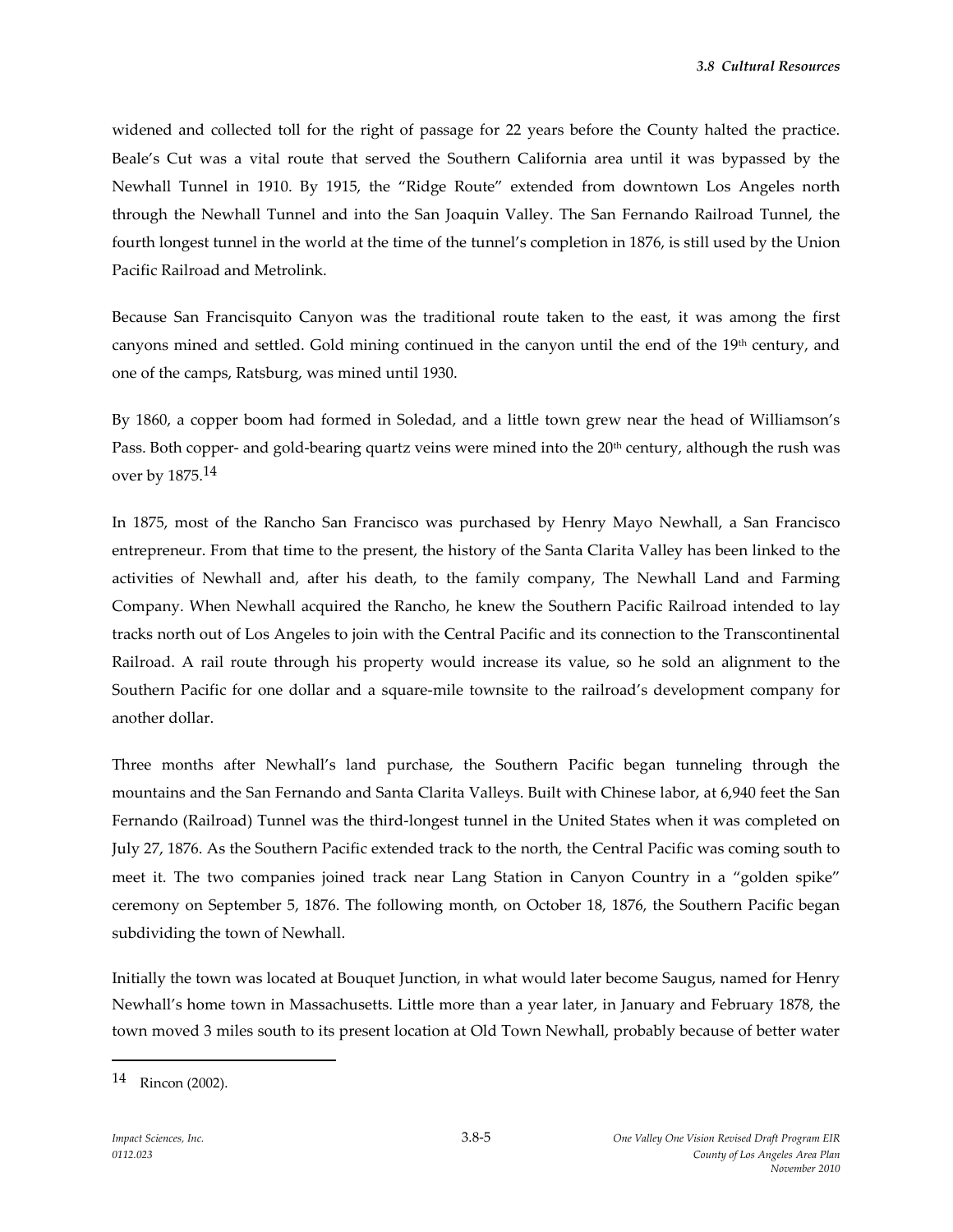availability from a natural artesian spring. The Pioneer Oil Refinery, which handled the oil piped from Pico Canyon and was initially set up along the wagon route in the Newhall Pass, moved to present-day Pine Street in Railroad Canyon next to the new train tracks. The earliest productive refinery on the West Coast, it operated until 1888. 15

The community of Newhall contains many notable Hollywood movie sets and is the site of the Western Walk of Fame. Some of the Western relics in downtown Newhall include the "Tom Mix cottages" used as housing for the early motion picture industry, the American Theater (originally the Tumbleweed Theater) designed by Charles S. Lee and funded in large part by Actor William S. Hart in 1940; Melody Ranch (aka Placeritos Ranch and Monogram Ranch), built in the early 1920s and owned from 1952 to 1990 by actor Gene Autry and used as a location for hundreds of Western films, television series and commercials; and the Walt Disney Co.'s Golden Oak Ranch in nearby Placerita Canyon. Heritage Junction, located at 24107 San Fernando Road, has been set aside for the preservation of historic local structures.<sup>16</sup>

In 1908, the City of Los Angeles obtained rights to the watershed of the Owens Valley. Under direction of William Mulholland, chief engineer for the Los Angeles Department of Water and Power, the project was expanded in the 1920s into San Francisquito Canyon, where the St. Francis Dam was completed in 1926. From there, the aqueduct crossed the eastern end of the ranch and extended over the San Fernando Pass to the spillway above the San Fernando Reservoir. The Newhall directors also agreed to reservoir spillage of excess water into the Santa Clara River, for use by the ranch. In 1928 the concrete dam failed. The resulting flood of the river valley on March 12 and 13 caused at least 450 deaths and destroyed 990 homes and large areas of farmland. It was America's worst civil engineering failure of the 20<sup>th</sup> century. In 1932– 34, the Los Angeles Department of Water and Power built a new earthen dam in Bouquet Canyon.<sup>17</sup>

#### *Recognized Resources*

The Santa Clarita Valley Historical Society and the California Register of Historic Resources (CRHR) list 9 historical properties, sites, and landmarks in the County's Planning Area. The approximate locations of these sites within the County's Planning Area are shown on **Figure 3.8-1, Cultural Resources Within the County's Planning Area**. The sites are listed in **Table 3.8-1, Locations of Cultural and Historical Resources in the County's Planning Area** and the descriptions of those sites are listed in **Table 3.8-2, Cultural and Historical Resources in the County's Planning Area.** Of these sites, one is a California Register of Historic Resources, five are State Historic Landmarks, and three are national Register of Historic Places.

<sup>15</sup> Rincon (2002).

<sup>16</sup> City of Santa Clarita (1999).

<sup>17</sup> Rincon (2002).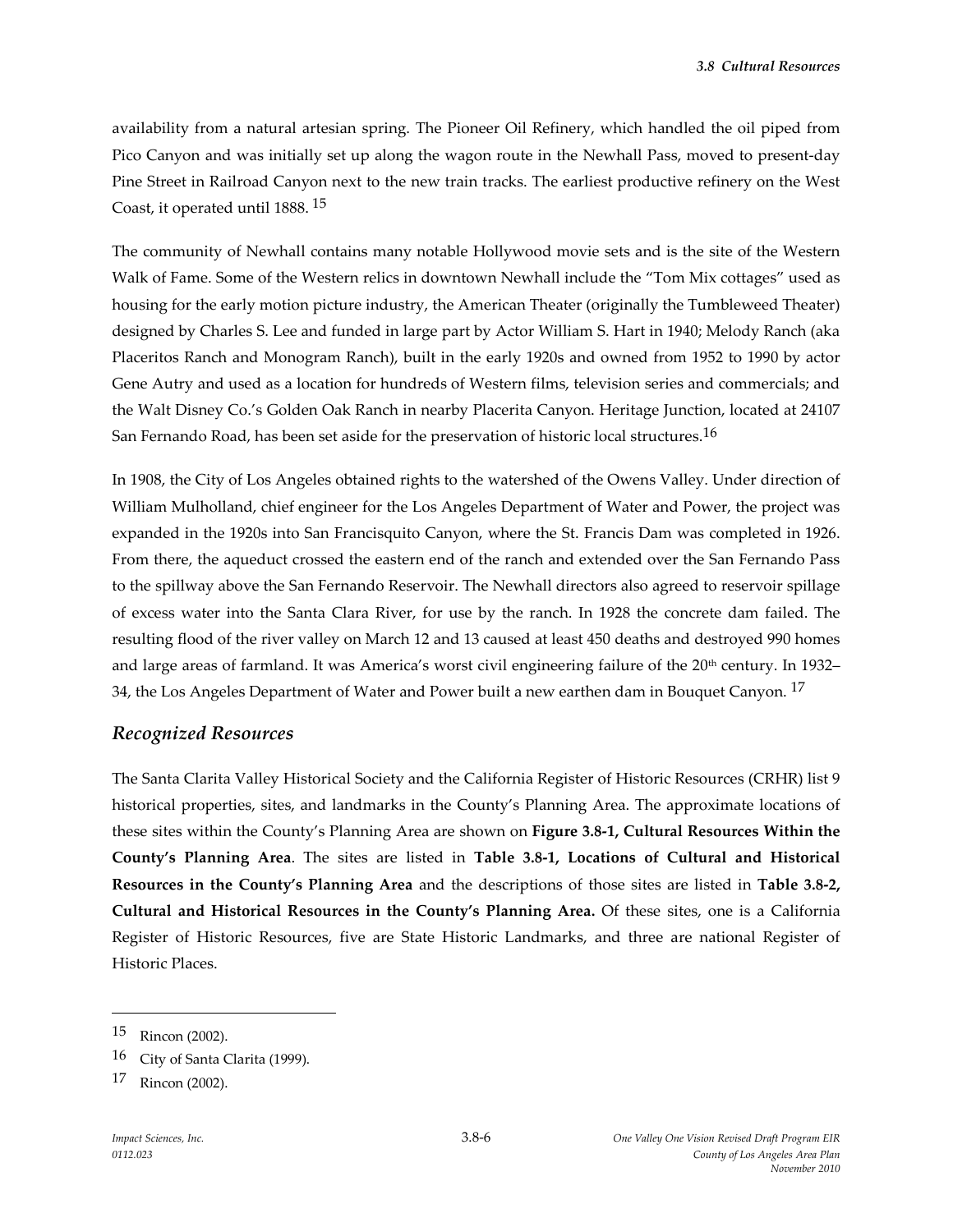[see map]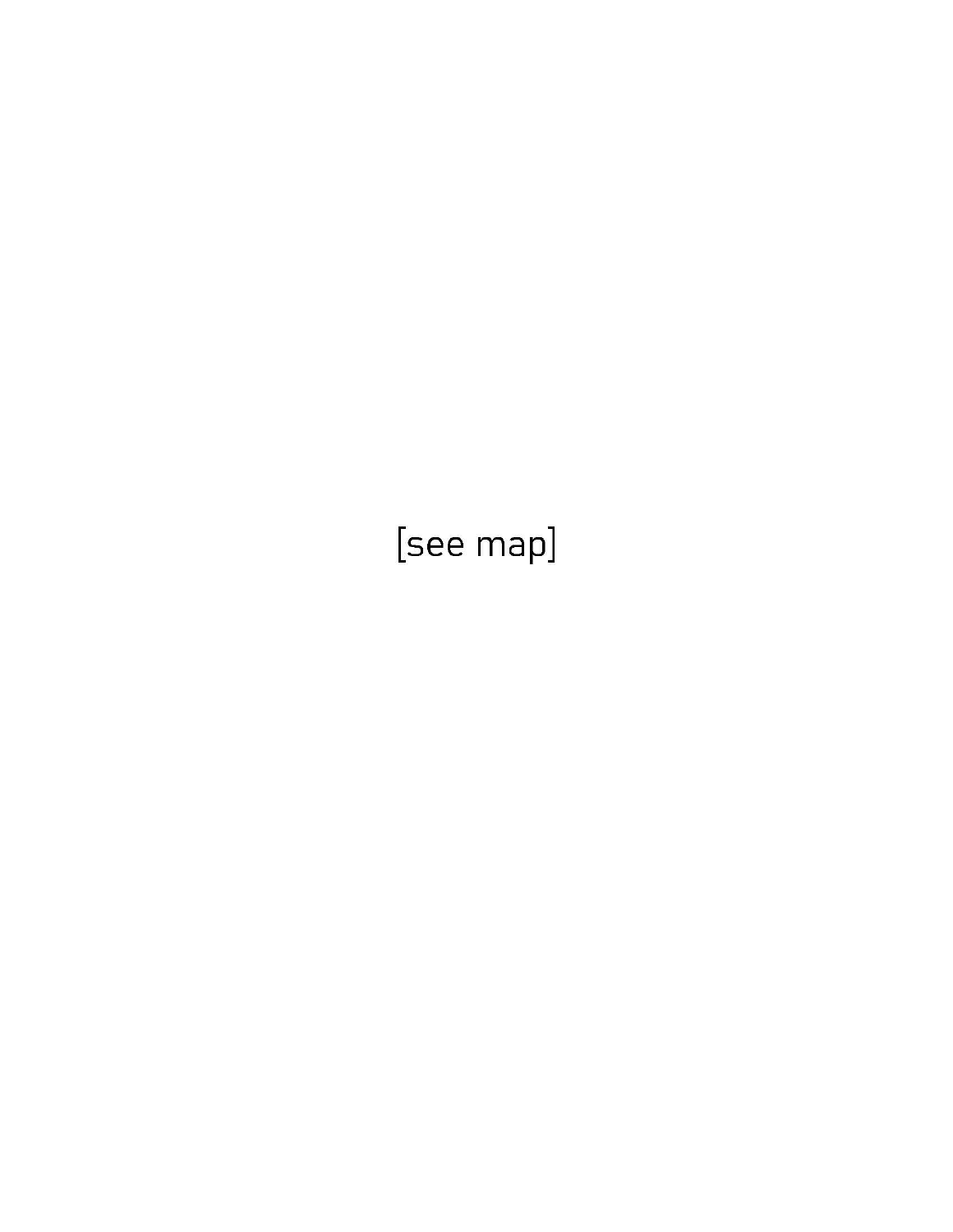In addition to these sites, literature surveys prepared for recent studies identified 69 archaeological sites or isolated artifacts within 0.25 mile of the Santa Clara River as it runs through the Santa Clarita Valley.<sup>18</sup> Additional sites are likely present, as the river represented a major resource for Native American groups in the vicinity. Historical and archaeological sites can also be important cultural resources for Native American groups, as the activities that lead to the creation of the sites may have been ceremonial or otherwise culturally significant. This is especially true for gravesites, which are afforded special protection by state law. It is important to note, however, that not all such sites are indicated by artifactual evidence. These sites generally occur in the same types of locations as archaeological sites, often (but not always) near resource areas such as watercourses, drainages, and woodlands. These sites are also at risk from development, particularly because no outward signs are often provided, and Native Americans are reluctant to discuss the locations of these sites due to cultural taboos and/or a desire to protect the sites from intrusion.

| Map Reference Number | <b>Cultural Site</b>            |
|----------------------|---------------------------------|
| 13                   | Asistencia/Rancho San Francisco |
| 15                   | <b>Bowers Cave</b>              |
| 16                   | Harry Carey Ranch               |
| 18                   | La Puerta                       |
| 19                   | Lang Station                    |
| 22                   | Mentryville                     |
| 23                   | Oak of the Golden Dream         |
| 24                   | Old Ridge Route                 |
| 25                   | Pico #4 Oil Well                |
| 28                   | St. Francis Dam Disaster Site   |
| 30                   | Vasquez Rocks                   |
| 31                   | Walker Cabin                    |
|                      |                                 |

**Table 3.8-1 Locations of Cultural and Historical Resources in the County's Planning Area**\*

*\* Locations of historic resources are identified on Figure 3.8-1 Cultural Resources within the County's Planning Area using the map reference number provided in Table 3.8-1. The numbering of cultural resources in Table 3.8-1 and on Figure 3.8-1 is not intended to be sequential and represent only those resources located within the County's Planning Area. A complete listing of cultural and historical resources within the OVOV Planning Area can be found in the proposed Area Plan Conservation and Open Space Element. Source: Draft One Valley One Vision, Conservation and Open Space Element, pg CO-39, 2008.*

<sup>18</sup> CH2MHill (1996).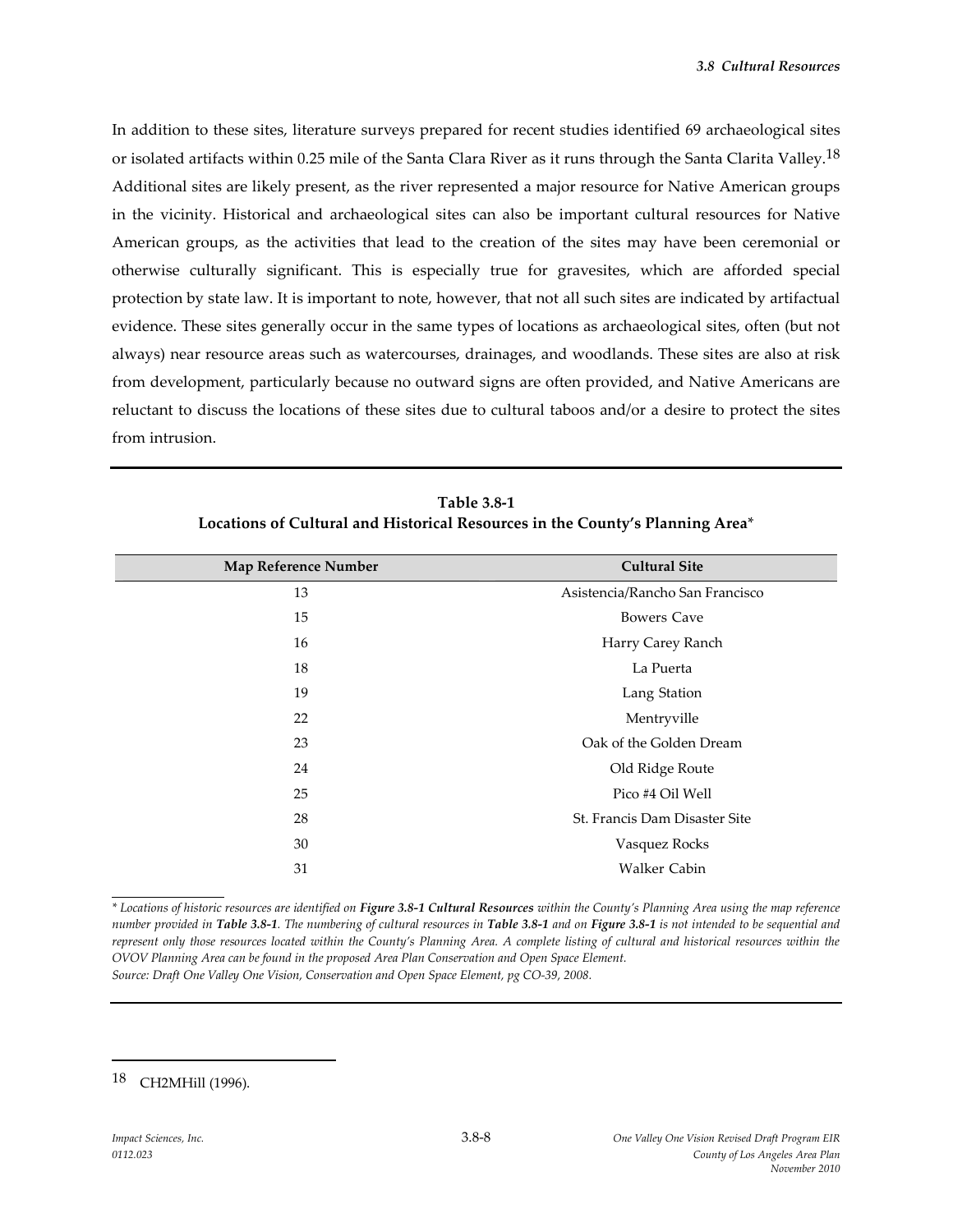| Table 3.8-2                                                     |  |
|-----------------------------------------------------------------|--|
| Cultural and Historical Resources in the County's Planning Area |  |

| <b>Cultural Site</b>                                                                                                                                                                                     | <b>Historical Significance</b>                                                                                                                                                                                                                                                                                                                                                                                                                                                                                                                                                                                                                                                                                                                                                                                                                                                                                                               |
|----------------------------------------------------------------------------------------------------------------------------------------------------------------------------------------------------------|----------------------------------------------------------------------------------------------------------------------------------------------------------------------------------------------------------------------------------------------------------------------------------------------------------------------------------------------------------------------------------------------------------------------------------------------------------------------------------------------------------------------------------------------------------------------------------------------------------------------------------------------------------------------------------------------------------------------------------------------------------------------------------------------------------------------------------------------------------------------------------------------------------------------------------------------|
| Asistencia/Rancho San Francisco<br>(State Historic Landmark #556)<br>West of Magic Mountain Parkway near<br>SR-126 (Plaque located at Blue Moon<br>Restaurant), Castaic Map Reference<br>Number (MRN 13) | The Santa Clara River Valley was a part of Mission San Fernando in<br>1797. A granary and estencia (outpost) was established here in 1804.                                                                                                                                                                                                                                                                                                                                                                                                                                                                                                                                                                                                                                                                                                                                                                                                   |
| <b>Bowers Cave</b><br><b>MRN 15</b>                                                                                                                                                                      | Discovery site of significant Native American cultural artifacts.<br>Located in the hillside at the entry to Chiquita Canyon Landfill.                                                                                                                                                                                                                                                                                                                                                                                                                                                                                                                                                                                                                                                                                                                                                                                                       |
| Harry Carey Ranch Historic District<br>(California Register of Historical Resources)<br>28515 San Francisquito Canyon Road<br><b>MRN 16</b>                                                              | This complex contains historic buildings associated with western film<br>actor Harry Carey, who purchased the property for a residence and<br>filming in 1916. Nine buildings of the complex comprise the Harry<br>Carey Historic District. Harry and Olive Carey had the ranch house<br>and its various outbuildings built during the 1920s and 1930s, a<br>period when they and their children lived at the ranch. Carey's 20-<br>year career included more than 200 films. In 2005, the County<br>accepted the donation of the Historic District from the property<br>owner as part of the approval process for an adjacent housing<br>development. The significance of the district is based not only on its<br>role in the early film industry, but on the character and quality of the<br>ranch buildings and the main residence known as the Tesoro Adobe.<br>The property is maintained as a museum by the County of Los<br>Angeles. |
| La Puerta<br><b>MRN 18</b>                                                                                                                                                                               | The "door of The Old Road" is located in the southwestern portion of<br>Elsmere Canyon. Identified as both a natural physical and visual<br>resource, La Puerta figures as a significant anthropological, military,<br>religious, economic, and cultural resource in the Planning Area. La<br>Puerta served as an ancient defining geographic marker and point of<br>reference for local Native Americans (the Tatavium Indians). La<br>Puerta ("The Door") of El Camino Viejo Is the one feature that has<br>been consistently recognized as a major landmark to Native<br>Americans, Spanish Explorers and American pioneers, effectively<br>placing these historic trails in Elsmere Canyon.                                                                                                                                                                                                                                              |
| Lang Station<br>(State Historic Landmark #590)<br>East of Lang Station Road<br>MRN 19                                                                                                                    | A health spa, hotel, and freight station were established here in 1871.<br>In 1876, a golden spike was driven connecting San Francisco and Los<br>Angeles by rail. Only relics of the station remain.                                                                                                                                                                                                                                                                                                                                                                                                                                                                                                                                                                                                                                                                                                                                        |
| Mentryville<br>(State Historic Landmark #516-2)<br>27201 West Pico Canyon, Newhall<br>MRN 22                                                                                                             | The town grew around Pico #4 for derrick workers. Four buildings<br>remain. Many others have been relocated to Newhall.                                                                                                                                                                                                                                                                                                                                                                                                                                                                                                                                                                                                                                                                                                                                                                                                                      |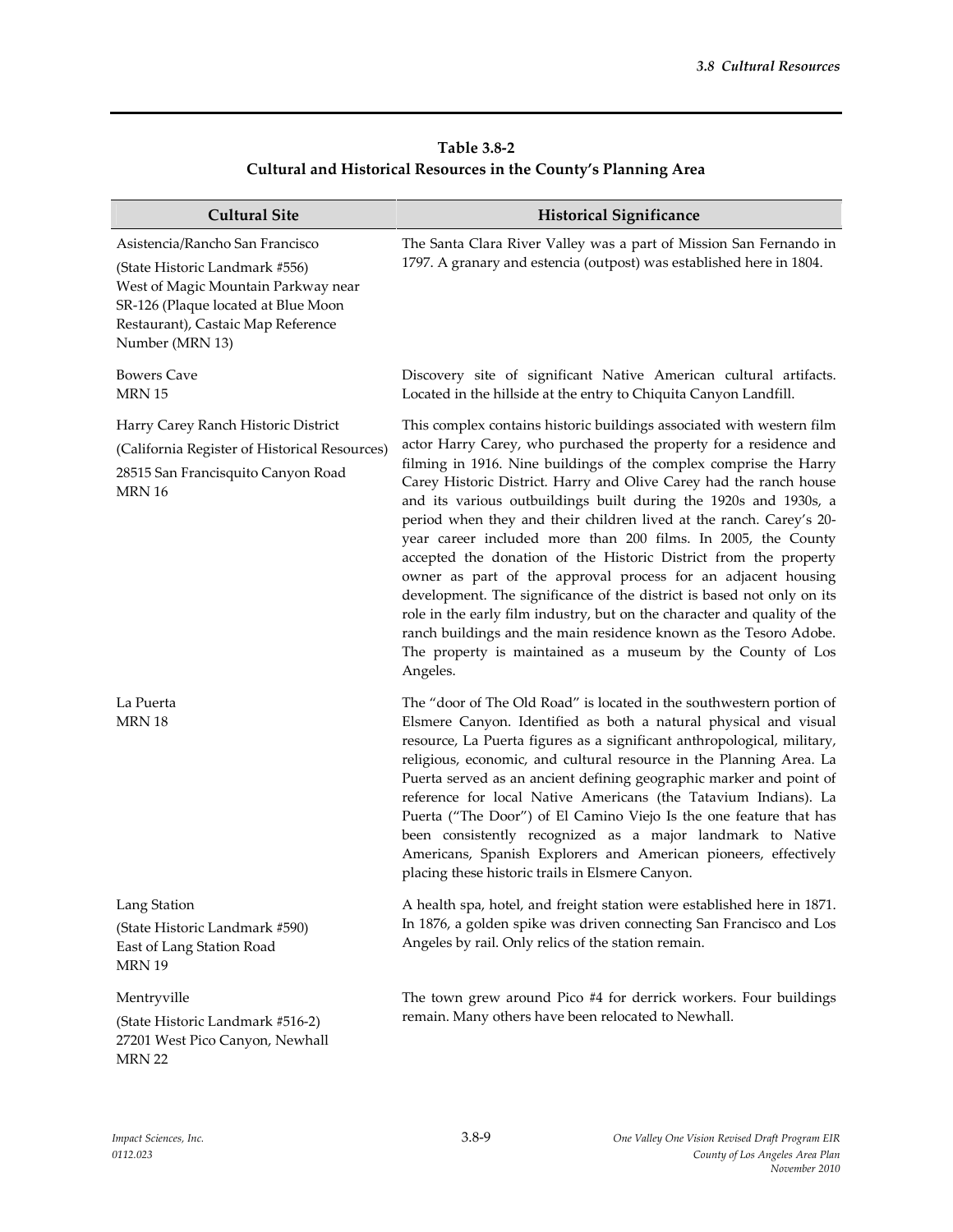| <b>Cultural Site</b>                                                                                                                             | <b>Historical Significance</b>                                                                                                                                                                                                                                                                                                                                                                                                                                                                                                                                                                                                                                                                                                                                                                                                                                                                                                                                                                                                                                                                                                                                                                       |
|--------------------------------------------------------------------------------------------------------------------------------------------------|------------------------------------------------------------------------------------------------------------------------------------------------------------------------------------------------------------------------------------------------------------------------------------------------------------------------------------------------------------------------------------------------------------------------------------------------------------------------------------------------------------------------------------------------------------------------------------------------------------------------------------------------------------------------------------------------------------------------------------------------------------------------------------------------------------------------------------------------------------------------------------------------------------------------------------------------------------------------------------------------------------------------------------------------------------------------------------------------------------------------------------------------------------------------------------------------------|
| Oak of the Golden Dream<br>(State Historic Landmark #168)<br>MRN 23                                                                              | Gold was first discovered in California under this tree in 1842.                                                                                                                                                                                                                                                                                                                                                                                                                                                                                                                                                                                                                                                                                                                                                                                                                                                                                                                                                                                                                                                                                                                                     |
| Old Ridge Route<br>(National Register of Historic Places)<br>MRN 24                                                                              | First opened in 1915, the narrow, curvy 30-mile Ridge Route is a<br>20-foot-wide roadway, carved out using horse-drawn dirt scrapers<br>that zigzagged across the ridges of the western San Gabriel<br>Mountains. The road was named for the way it followed the ridgeline<br>of the mountains. Paved in 1919, the Ridge Route Highway, officially<br>named the Castaic-Tejon Route, became the first direct road<br>connecting Los Angeles and Bakersfield. Often referred to as the<br>original Grapevine route, the nickname stems from the fact that early<br>wagoners had to hack their way through thick patches of Cimarron<br>grapevines that inhabited "La Canada de Las Uvas" ("Canyon of the<br>Grapes"). Without this road, California may have become two<br>separate states. In 1933 the State opened the Ridge Route Alternate, a<br>three-lane road with fewer curves that would eventually be<br>designated California Route 99. This alternate was widened to four<br>lanes in the 1950s, then realigned and rebuilt in the 1960s as a high-<br>speed interstate freeway. The original Ridge Route was abandoned,<br>but parts of the old road are still visible north of Castaic. |
| Pico #4 Oil Well<br>(National Register of Historic Places)<br>(State Historic Landmark #516)<br>27201 West Pico Canyon, Newhall<br><b>MRN 25</b> | First successful oil well in California and longest producing<br>commercial oil well in the world in 1876 by California Star Oil<br>Company, a predecessor of Standard Oil Company of California.<br>Located in Mentryville/Pico Canyon.                                                                                                                                                                                                                                                                                                                                                                                                                                                                                                                                                                                                                                                                                                                                                                                                                                                                                                                                                             |
| St. Francis Dam Disaster Site<br>(State Historic Landmark #919)<br><b>DWP Power Plant 2</b><br>San Francisquito Canyon Road<br><b>MRN 28</b>     | On March 12, 1928, the dam, a part of the Los Angeles Aqueduct at<br>San Francisquito Canyon, collapsed, spilling more than 12 billion<br>gallons of water into the Valley and killing at least 450 people.                                                                                                                                                                                                                                                                                                                                                                                                                                                                                                                                                                                                                                                                                                                                                                                                                                                                                                                                                                                          |
| Vasquez Rocks<br>Agua Dulce<br>National Register of Historic Places (Site #<br>72000228, 1972)<br>MRN 30                                         | This 745-acre park of unique geological rock formations is located<br>near Agua Dulce Springs. The park features a history trail tour about<br>the Tataviam Indians and early Spanish settlers. Located on the San<br>Andreas fault, the sandstone rock formations were uplifted during<br>the Cenozoic era, approximately 25 million years ago. In 1873-74, one<br>of California's most notorious bandits, Tiburcio Vasquez, used these<br>rocks as a hiding place to evade law enforcement. His name has since<br>been associated with the geologic feature.                                                                                                                                                                                                                                                                                                                                                                                                                                                                                                                                                                                                                                       |
| Walker Cabin<br>Placerita Canyon Natural Area<br><b>MRN 31</b>                                                                                   | Built by Frank Walker around 1920, the cabin served as the family's<br>second home for about 10 years. The cabin has been fully restored<br>and refurnished as part of the County-maintained Visitor's Center.                                                                                                                                                                                                                                                                                                                                                                                                                                                                                                                                                                                                                                                                                                                                                                                                                                                                                                                                                                                       |

*Sources: Santa Clarita Valley Historical Society, http://www.scvhistory.com/scvhistory/index2.htm, 1991; State of California, Office of Historic Preservation, November 27, 2002, The Signal, and the City of Santa Clarita.*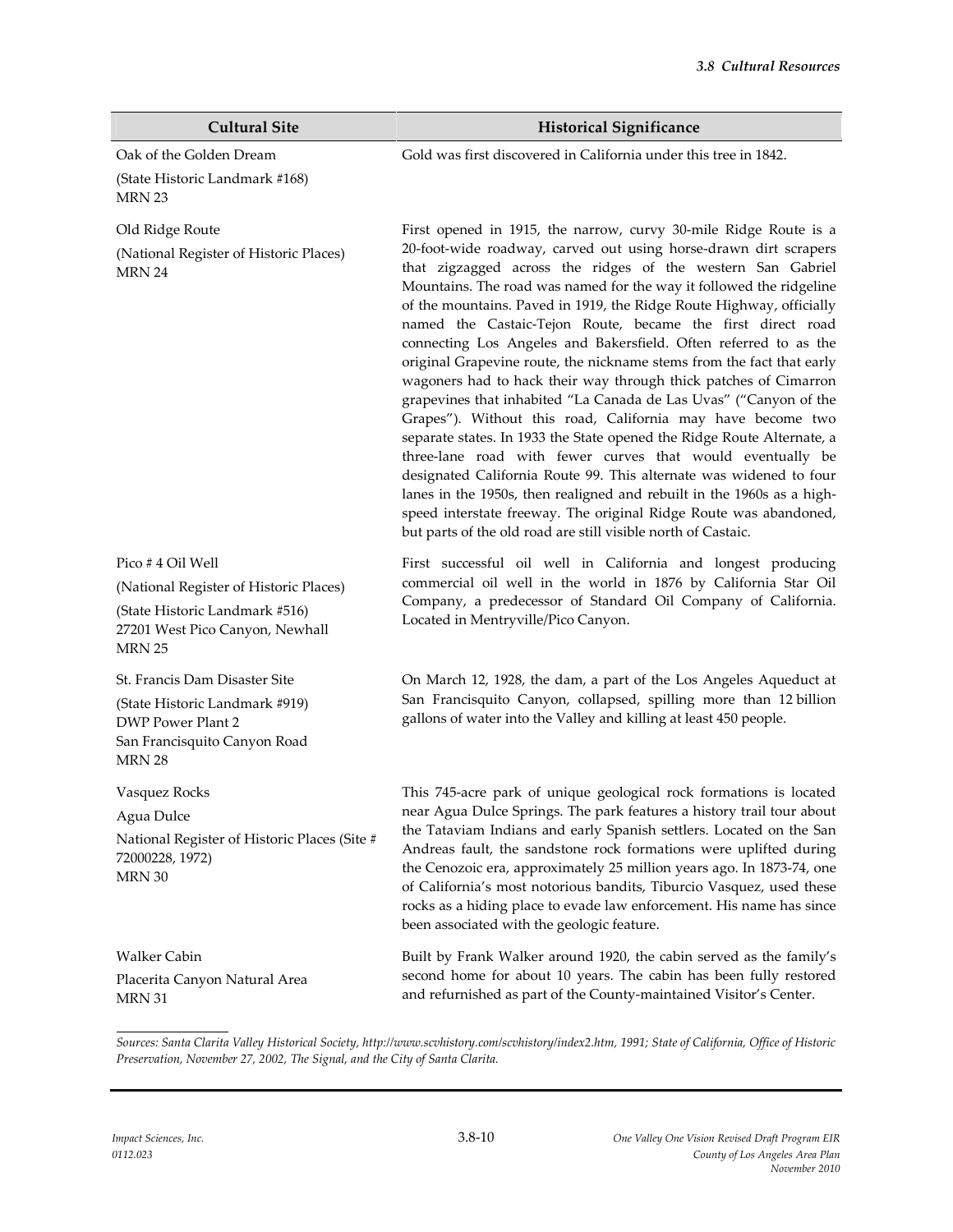*3.8 Cultural Resources*

#### **REGULATORY SETTING**

The treatment of cultural resources is governed by federal, state, and local laws and guidelines. There are specific criteria for determining whether prehistoric and historic sites or objects are significant and/or protected by law. Federal and state significance criteria generally focus on the resource's integrity and uniqueness, its relationship to similar resources, and its potential to contribute important information to scholarly research. Some resources that do not meet federal significance criteria may be considered significant by state criteria. The laws and regulation seek to mitigate impacts on significant prehistoric or historic resources. The federal, state, and local laws and guidelines for protecting historic resources are summarized below.

#### **Federal Regulations**

#### *The National Historic Preservation Act of 1966*

The National Historic Preservation Act of 1966 established the National Register of Historic Places (NRHP) as the official federal list of cultural resources that have been nominated by state offices for their historical significance at the local, state, or national level. Properties listed in the NRHP, or "determined eligible" for listing, must meet certain criteria for historical significance and possess integrity of form, location, and setting.

Criteria for listing on the NRHP are significance in American history, architecture, archaeology, engineering, and culture as present in districts, sites, buildings, structures and objects that possess integrity of location, design, setting, materials, workmanship, feeling, and association, and that are (a) associated with events that have made a significant contribution to the broad patterns of our history; (b) associated with the lives of persons significant in our past; (c) embody the distinctive characteristics of a type, period, or method of construction; represent the work of a master; possess high artistic values, represent a significant and distinguishable entity whose components may lack individual distinction; or (d) have yielded, or may be likely to yield, information important in prehistory or history. Criterion D is usually reserved for archaeological and paleontological resources. Eligible properties meet at least one of the criteria and exhibit integrity, measured by the degree to which the resource retains its historical properties and conveys its historical character, the degree to which the original fabric has been retained, and the reversibility of changes to the property.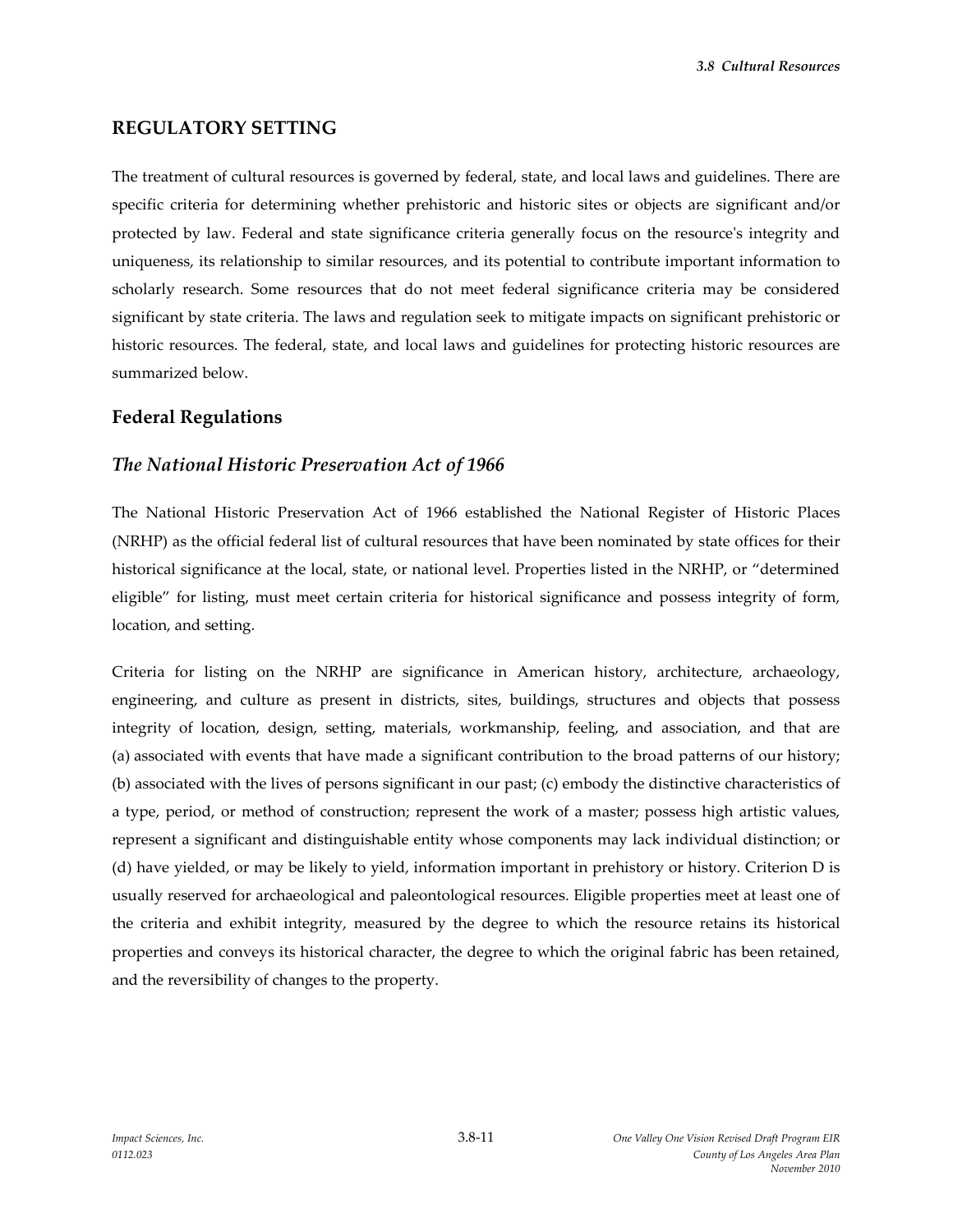*3.8 Cultural Resources*

### **State Regulations**

### *California Senate Bill 18*

Cities and counties are required pursuant to Senate Bill (SB) 18 to notify and consult with California Native American Tribes about proposed local land use planning decisions for protecting Traditional Tribal Cultural Places.19 Cities and counties must obtain a list of the California Native American tribes from the NAHC whose traditional lands within the agency's jurisdiction may be affected by a proposed adoption or amendment of a General Plan or Specific Plan. Prior to the adoption or any amendment of a General Plan or Specific Plan, a local government must notify the appropriate tribes of the opportunity to conduct consultations on the proposed action. Prior to the adoption or substantial amendment of the General Plan or Specific Plan, a local government must refer the proposed action to those tribes on the Native American contact list that have traditional lands within the agency's jurisdiction.

To help local officials meet these new obligations, SB 18 requires the Governor's Office of Planning and Research (OPR) to amend its General Plan Guidelines to include advice to local government on how to consult with California Native American tribes.

Developed in consultation with the NAHC, the OPR guidelines include advice for consulting with California Native American Tribes for:

- the preservation of or the mitigation of impacts to, cultural places.
- procedures for identifying through the NAHC the appropriate California Native American tribes.
- procedures for continuing to protect the confidentiality of information concerning the specific identity, location, character, and use of cultural places.  $20$
- procedures to facilitate voluntary landowner participation to preserve and protect the specific identity, location character, and use of cultural places.

### *The California Register of Historic Resources*

State law<sup>21</sup> also protects cultural resources by requiring evaluations of the significance of prehistoric and historic resources in CEQA documents. A cultural resource is an important historical resource if it meets

<sup>19</sup> California Senate Bill 18, Chapter 905, Statutes of 2004.

<sup>20</sup> California Government Code, Section 65040.2(g).

<sup>21</sup> Public Resource Code. Section 5020 et seq. "State Historical Resources Commission."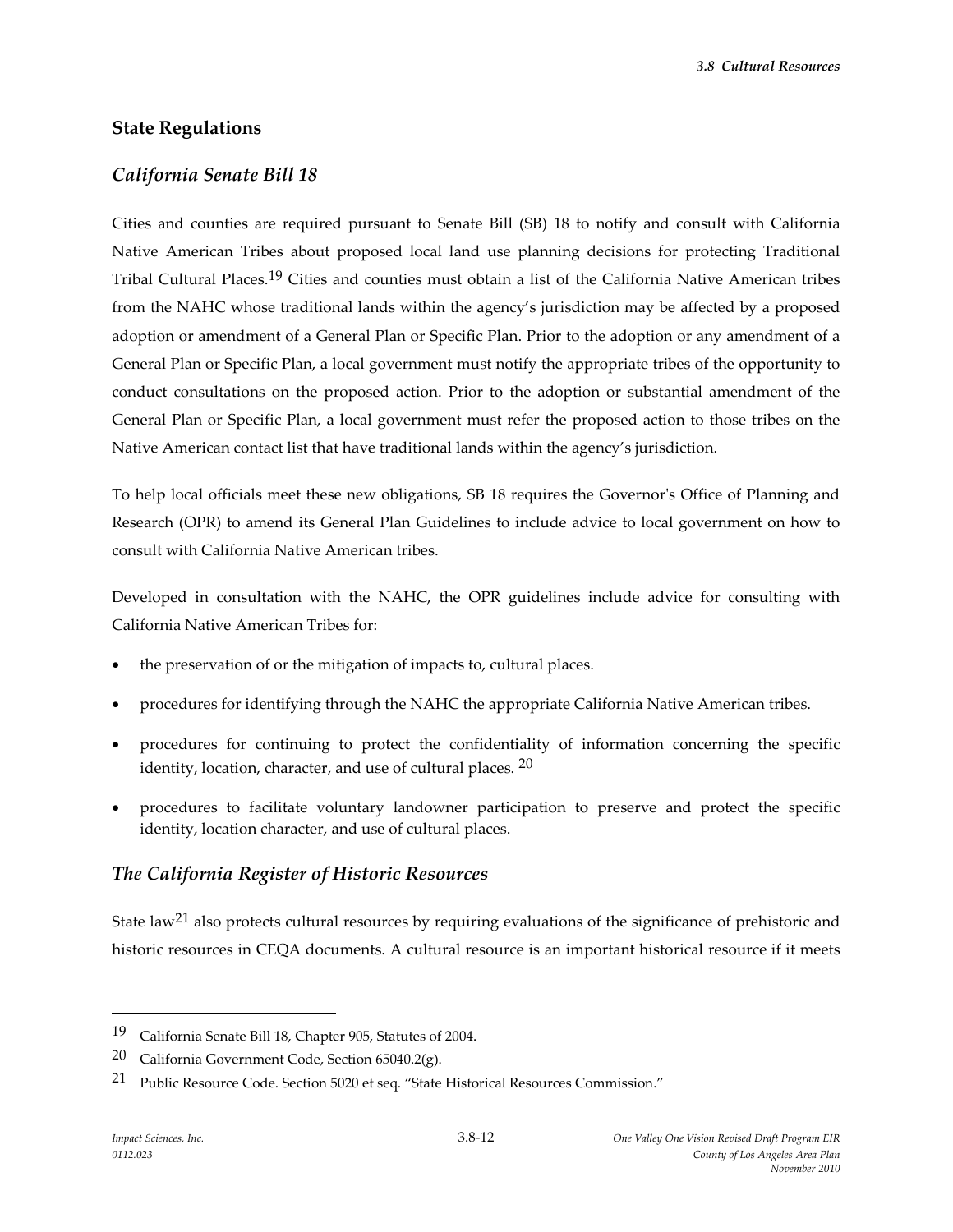any of the criteria found in Section 15064.5(a) of the *State CEQA Guidelines*. These criteria are nearly identical to those for the NRHP, which are listed above.

The State Historic Preservation Office (SHPO) maintains the CRHR. Properties listed, or formally designated eligible for listing, on the NRHP are automatically listed on the CRHR, as are state landmarks and points of interest. The CRHR also includes properties designated under local ordinances or identified through local historical resource surveys.

# *California Health and Safety Code*

These sections<sup>22</sup> collectively address the illegality of interference with human burial remains (except as allowed under applicable sections of the Public Resources Code), as well as the disposition of Native American burials in archaeological sites and protects such remains from disturbance, vandalism, or inadvertent destruction; establishes procedures to be implemented if Native American skeletal remains are discovered during construction of a project, treatment of the remains prior to, during and after evaluation, and reburial procedures.

### *California Senate Bill 297 (1982)*

This bill addresses the disposition of Native American burials in archaeological sites and protects such remains from disturbance, vandalism, or inadvertent destruction; establishes procedures to be implemented if Native American skeletal remains are discovered during construction of a project; and establishes the NAHC to resolve disputes regarding the disposition of such remains.

# **Local Regulations**

# *Los Angeles County Historical Landmarks and Records Commission*

Reviews and recommends cultural heritage resources in the unincorporated area for inclusion in the State Historic Resources Inventory.23 The Commission shall consider and recommend to the Board local historical landmarks defined to be worthy of registration by the State of California Department of Parks and Recreation, either as "California Historical Landmarks" or as " Points of Historical Interest," and may consider and comment for the Board on applications relating to the National Register of Historic Places.

<sup>22</sup> California Health and Safety Code. Sections 7050.5, 7051, and 7054.

<sup>23</sup> Los Angeles County. "Chapter 6: Conservation and Open Space Element." *Draft General Plan*. 2008; Historical Landmarks and Records Commission. "Fact Sheet." http://bos.co.la.ca.us/Rosters/FactSheets/Frame.htm. (2008).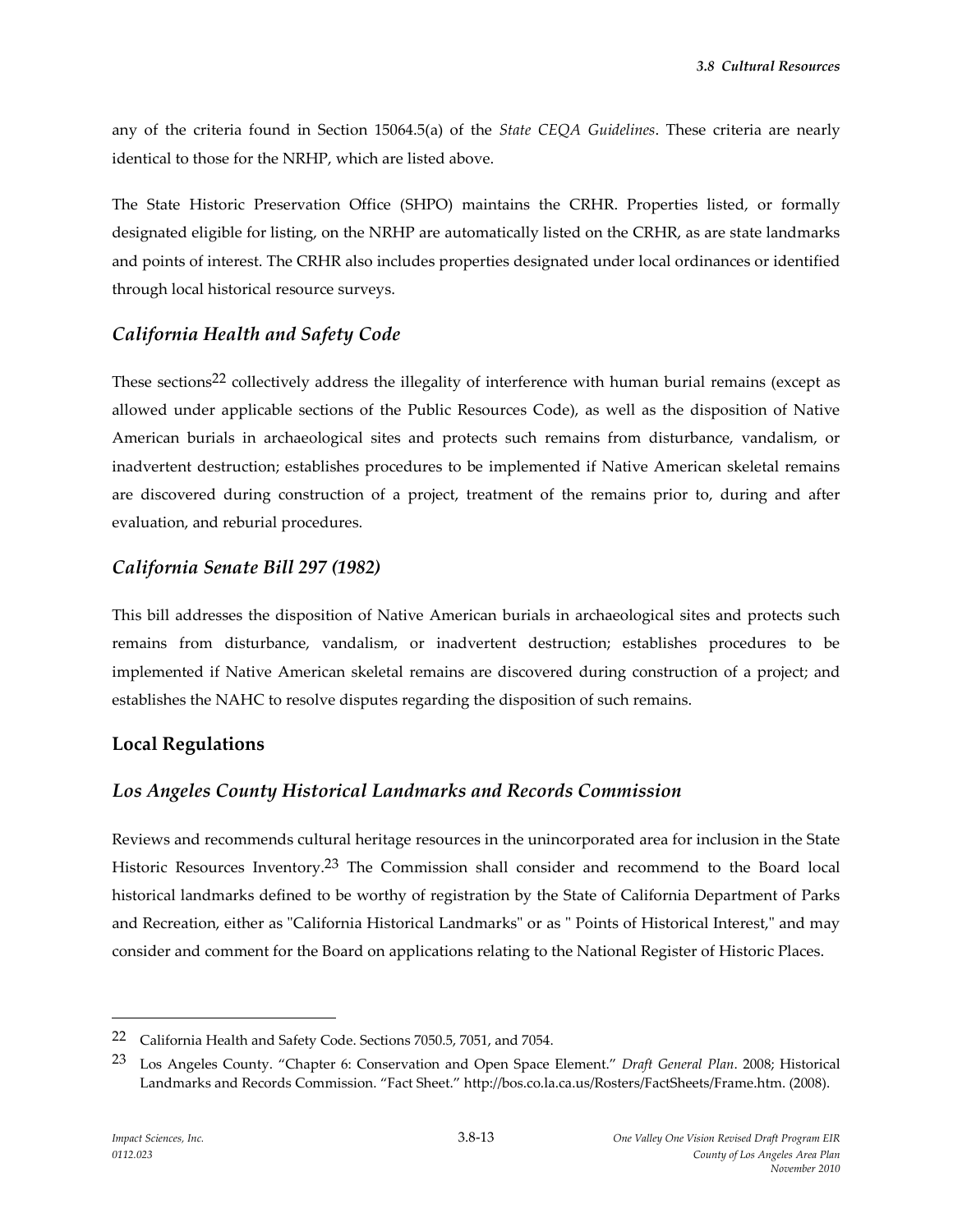Criteria for designation, including significance and access and provision for maintenance, shall be as specified in state law, including the California Public Resources Code, or in regulations and interpretations of the State Historical Resources Commission.

# **THRESHOLDS OF SIGNIFICANCE**

The *State CEQA Guidelines* identifies certain criteria for determining whether any significant cultural resources will result with the implementation of the County's Santa Clarita Valley Area Plan:

- The Area Plan will cause a substantial adverse change in the significance of a historical resource as defined in Section 15064.5;
- The Area Plan will cause a substantial adverse change in the significance of an archeological resource pursuant to Section 15064.5;
- The Area Plan will directly or indirectly destroy a unique paleontological resource or site or unique geologic feature;
- The Area Plan will disturb any human remains, including those interred outside of formal cemeteries.

# **IMPACT ANALYSIS**

This impact analysis section evaluates the potential effects of the proposed Area Plan policies on cultural resources within the County's Planning Area using the *State CEQA Guidelines* thresholds of significance.

**Impact 3.8-1: The Area Plan will cause a potentially substantial adverse change in the significance of a historical resource as defined in Section 15064.5.**

As defined by CEQA Section 15064.5(b), "substantial adverse change in the significance of a historical resource means physical demolition, destruction, relocation, or alteration of the resource or its immediate surroundings such that the significance of an historical resource would be materially impaired." In order to create such a substantial adverse change, the resource must first possess historical significance. Secondly, the resource must meet the time and integrity criteria to be eligible for listing in the CRHR. Fifty years is used as a general estimate of the time needed to develop this perspective and permit a legitimate understanding of the resource's significance. A resource less than 50 years old may be considered for listing in the California Register if it can be demonstrated that sufficient time has passed to understand its historical importance.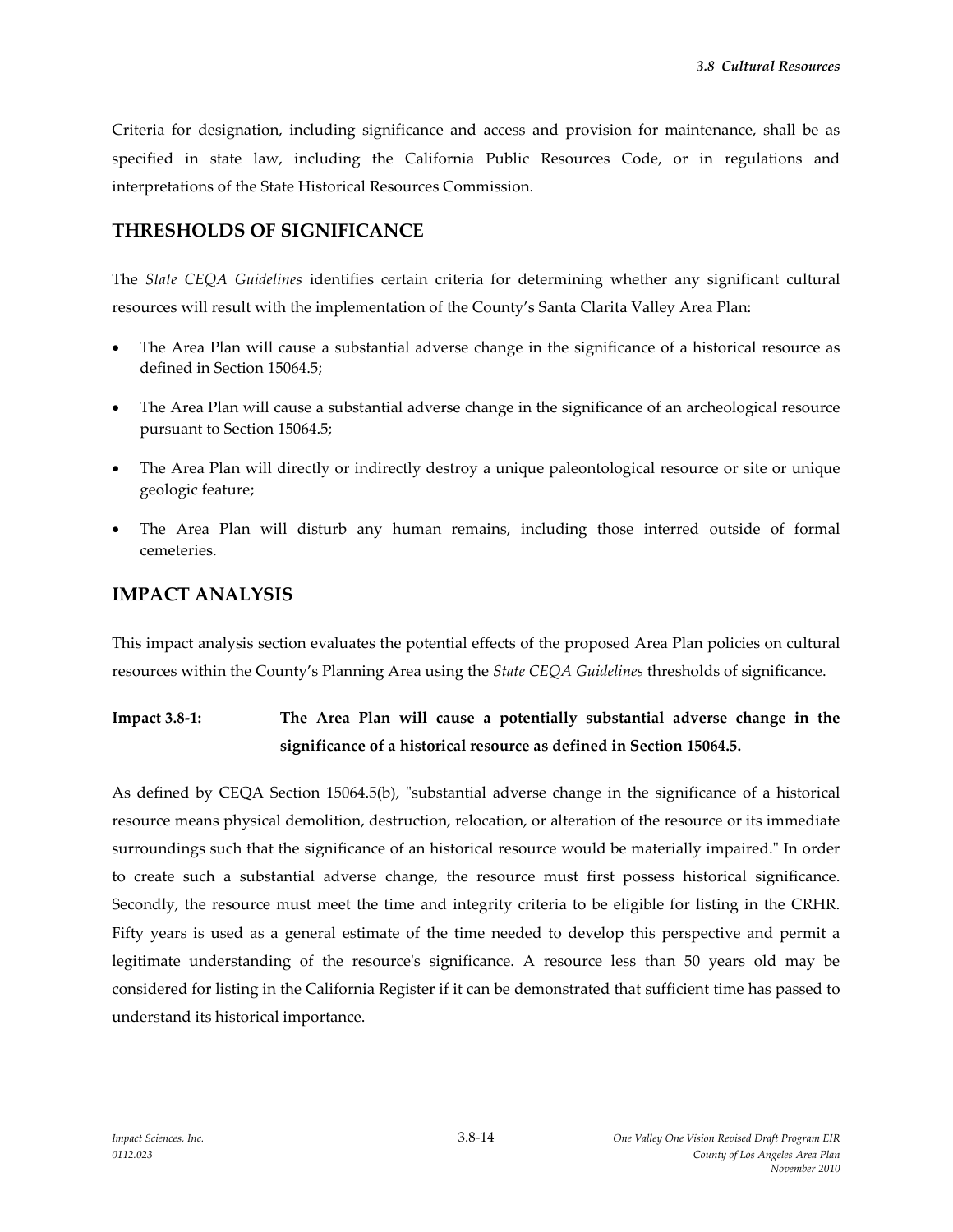**Historic Significance.** The resource has historical significance as defined by the State Office of Historic Preservation. A resource possesses historical significance if it meets one or more of the following criteria:

- 1. It is associated with events that have made a significant contribution to the broad patterns of local or regional history, or the cultural heritage of California or the United States; or
- 2. It is associated with the lives of persons important to local, California, or national history; or
- 3. It embodies the distinctive characteristics of a type, period, region, or method of construction, or represents the work of a master, or possesses high artistic values; or
- 4. It has yielded, or has the potential to yield, information important to the prehistory or history of the local area, California, or the nation.

Buildout in the County's Planning Area would result in a substantial increase in population and infrastructure. This increase in population would require the development and disturbance of vacant lands. Implementation of the Area Plan would then have the potential to have a substantial adverse change in the significance of a historical resource as defined in Section 15064.5.

As the County expands, the development of infrastructure would potentially encroach on designated historical structures. Identification of known structures, (**Figure 3.8-1** and **Table 3.8-2**) will help protect them and contribute to community identity and a sense of history. **Policy CO 5.1.1** to **Policy CO 5.1.3** require review of appropriate documentations for sites identified on the actual and historic resources map (**Figure 3.8-1**) prior to issuance of any permits for grading, demolition, alteration, and/or new development, to avoid significant adverse impacts. **Policy CO 5.1.2** requires review of any proposed alterations to cultural and historic sites identified in **Table 3.8-2** or other sites which are so designated based on guidelines contained in the Secretary of the Interior's Standards for the Treatment of Properties or other adopted County guidelines. As new information about other potentially significant historic and cultural sites becomes available, an update to the cultural and historic resources inventory would be required and appropriate measures applied to all identified sites to protect their historic and cultural integrity (**Policy CO 5.1.3**). The quality of significance in American history, architecture, archaeology, engineering, and culture is present in districts, sites, buildings, structures, and objects that possess integrity of location, design, setting, materials, workmanship, feeling, and association.

Federal, state, and local regulations help determine if a structure, building, or land site should be listed as a historical resource. The County should maintain and acquire, where appropriate, open space to preserve cultural and historic resources (**Policy CO 10.1.4**). As identified in the federal, state, and local regulations any new development, as a result of the proposed build out, would have to conform to the aforementioned regulations to enhance and maintain the character, architectural style, or significance of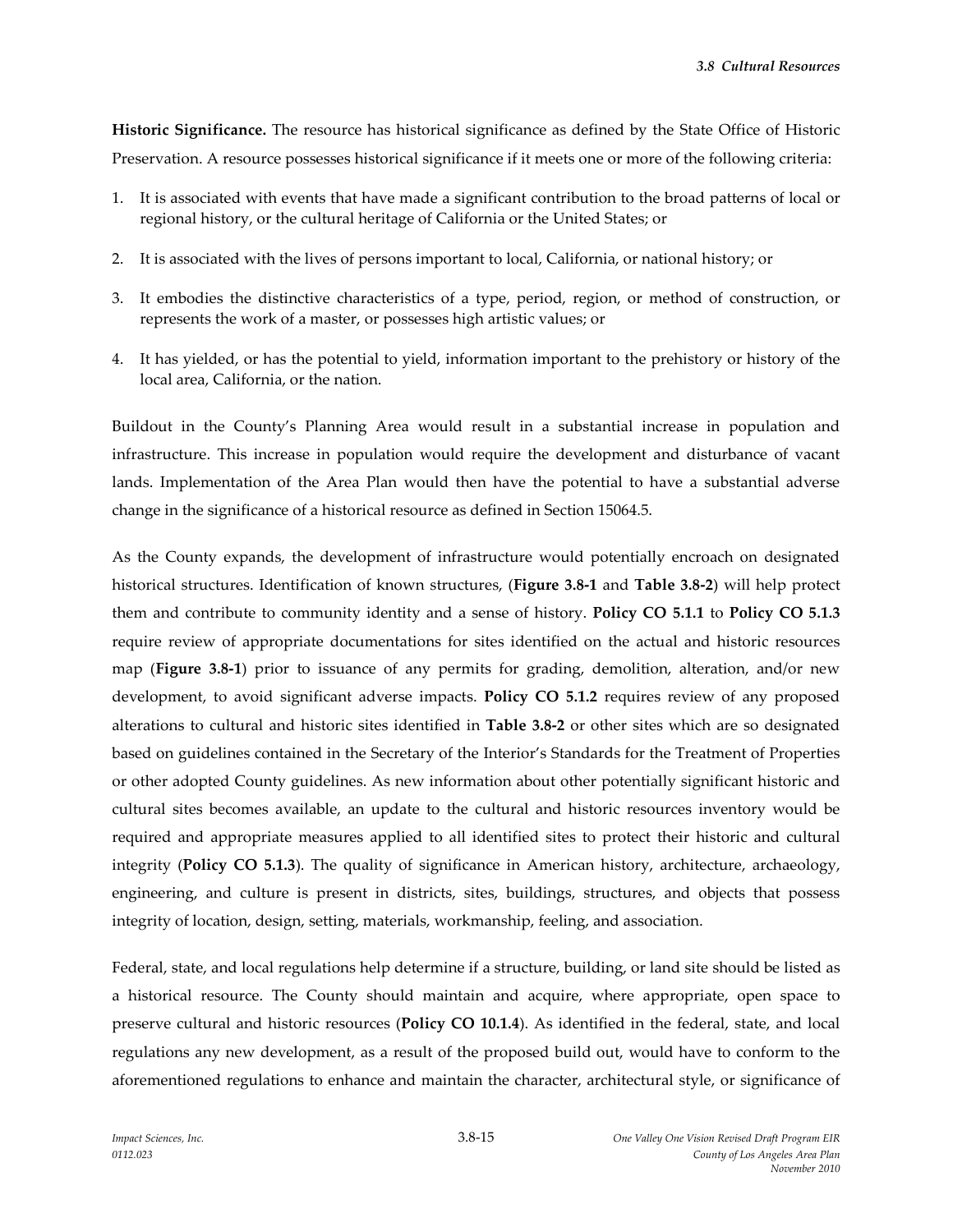the historical or cultural resource (**Policy LU 2.2.2**). **Policy LU 6.4.6** requires the development review and environmental review processes to evaluate impacts on historic and cultural sites. The implementation of the policies would reduce the potential impact on significant historical resources to less than significant.

### *Proposed Area Plan Policies*

- **Policy CO 5.1.1:** For sites identified on the Cultural and Historical Resources Map (Figure CO 6), review appropriate documentation prior to issuance of any permits for grading, demolition, alteration, or new development, to avoid significant adverse impacts. Such documentation may include cultural resource reports, Environmental Impact Reports, or other information as determined to be adequate by the reviewing authority.
- **Policy CO 5.1.2:** Review any proposed alterations to cultural and historic sites identified in Table CO 1 or other sites which are so designated, based on the guidelines contained in the Secretary of the Interior's Standards for the Treatment of Properties (Title 36, Code of Federal Regulations, Chapter 1, Part 68, also known as 36 CFR 68), or other adopted County guidelines.
- **Policy CO 5.1.3:** As new information about other potentially significant historic and cultural sites becomes available, update the Cultural and Historical Resources Inventory and apply appropriate measures to all identified sites to protect their historical and cultural integrity.
- **Policy CO 10.1.4:** Maintain and acquire, where appropriate, open space to preserve cultural and historical resources.
- **Policy LU 2.2.2:** Identify sites and areas with historical or cultural value to the community, and ensure that uses in or adjacent to these areas will not impact their historical integrity.
- **Policy LU 6.4.6:** Through the environmental review and development review processes, evaluate impacts on historic and cultural sites from proposed development and require appropriate mitigation.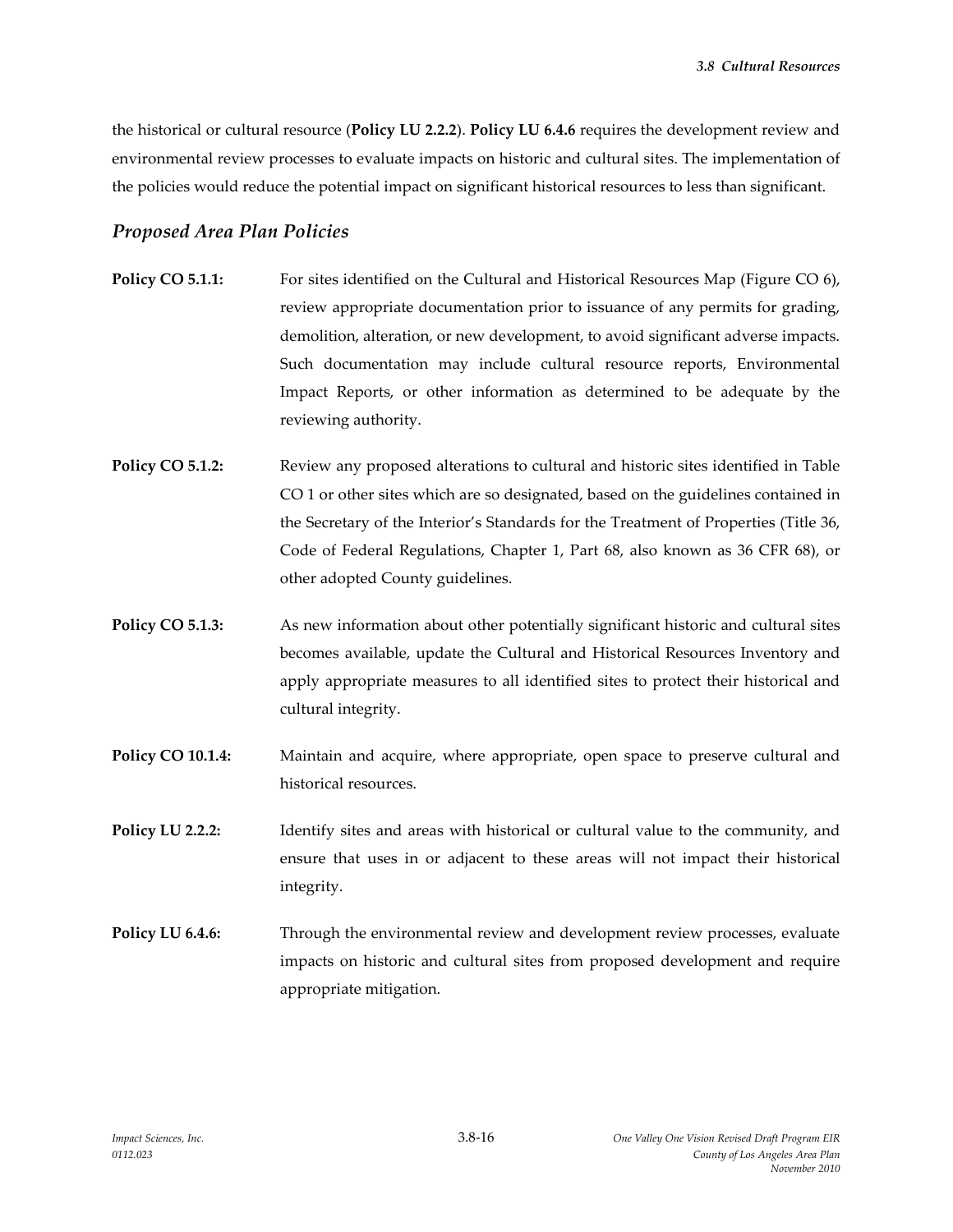*3.8 Cultural Resources*

# *Effectiveness of Proposed Area Plan Policies*

Implementation of the proposed Area Plan policies related to historic resources would reduce the effects of growth and development by (1) requiring development proposals be evaluated for the presence of historic resources and (2) by protecting historic buildings from demolition by undergoing review of appropriate documentation (i.e., cultural resource reports) as seen in mitigation measure **MM 3.8-1**.

### **Plan to Plan Analysis**

Both the proposed Area Plan and the existing Area Plan contain policies that address the protection of historical properties. However, this EIR would provide mitigation which would reduce potential impacts to historic buildings. Consequently, the proposed Area Plan would have fewer impacts when compared to the existing Area Plan.

# **Impact 3.8-2 The Area Plan will cause a potentially substantial adverse change in the significance of an archaeological resource pursuant to Section 15064.5.**

In the protection and management of the cultural environment, *State CEQA Guidelines* provides definitions and standards for cultural resource management. The term "unique archaeological resource" has the following meaning according to  $CEQA^{24}$ :

"An archaeological artifact, object, or site about which it can be clearly demonstrated that without merely adding to the current body of knowledge, there is a high probability that it meets any of the following criteria:

- 1. Contains information needed to answer important scientific research questions, and there is a demonstrable public interest in that information.
- 2. Has a special and particular quality, such as the oldest of its type or the best available example of its type.
- 3. Is directly associated with a scientifically recognized important prehistoric or historic event or person."

The County's Planning Area is rich with many different cultural and archeological resources with many of the potential archeological resources still buried under soil. The disturbance of the soil has the potential to uncover any unknown resources that have contributed to the contribution of California's history. The implementation of the Area Plan would have the potential to negatively impact these

<sup>24</sup> *State CEQA Guidelines*, Section 21083.2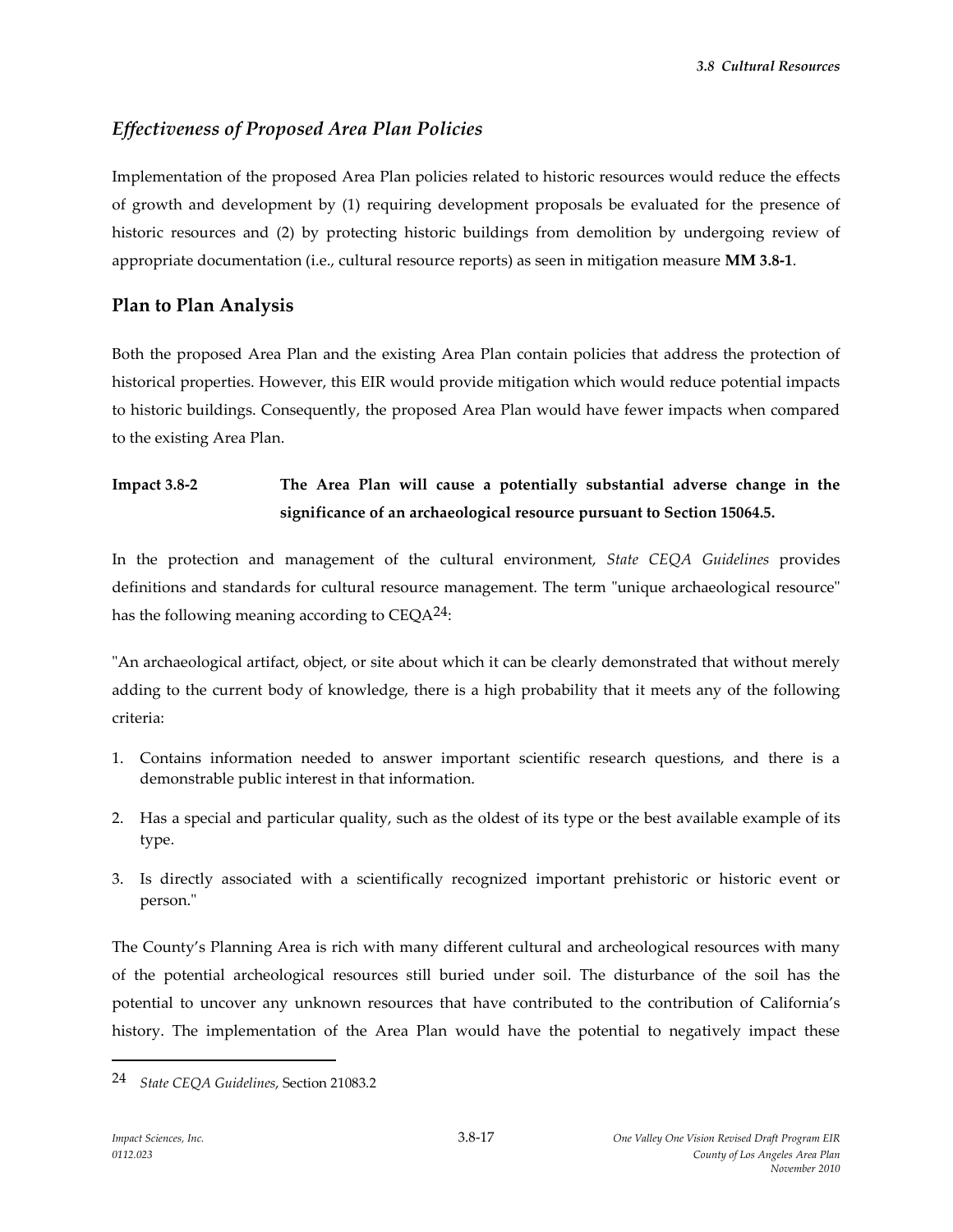resources. If a site is deemed to have an archeological resource then the appropriate measures will be applied. If the site does not meet the criteria defined<sup>25</sup> but meets the definition of a unique archeological resource, the site shall be treated in accordance with *State CEQA Guidelines26* (**Policy CO 5.1.1**). As the County approaches buildout there is the potential to demolish existing buildings which are in the timeline or timeframe of becoming historic landmarks or buildings. Implementation of **Policies CO 5.1.1** through **CO 5.1.3** would reduce the impacts to less than significant.

As stated in *State CEQA Guidelines27* and in Senate Bill 18 the notification to any of the appropriate California Native American tribes via the contact list maintained by the California Native American Heritage Commission would be conducted on a project-by-project basis by the County (**Policy CO 5.3.1**). Notification to the Native American Heritage Commission for contacting the appropriate tribes would be required on a project-by-project basis (**Policy CO 5.3.2**). **Policy CO 5.3.3** requires the appropriate environmental impact analysis that is required by CEQA. Vasquez Rocks and the Santa Clara River have been designated open space on the Land Use Map (**Policy LU 6.4.3**). The identification and preservation areas for open space would help conserve and protect significant cultural and historical resources (**Policy CO 10.1.4** and **Policies LU 6.4.3 and LU 6.4.6**). The incorporation of designating open space in these sensitive areas would further (**Policy CO 10.1.4** and **Policies LU 6.4.3** and **LU 6.4.6**) the County to add more recreation areas. The preservation of open space within the County's Planning Area would be consistent with the proposed Area Plan.

### *Proposed Area Plan Policies*

- **Policy CO 5.3.1:** For any proposed Area Plan Amendment, Specific Plan, or Specific Plan Amendment, notify and consult with any California Native American tribes on the contact list maintained by the California Native American Heritage Commission that have traditional lands within the County's jurisdiction, regarding any potential impacts to Native American resources from the proposed action, pursuant to State guidelines.
- Policy CO 5.3.2: For any proposed development project that may have a potential impact on Native American cultural resources, provide notification to California Native American tribes on the contact list maintained by the Native American Heritage

<sup>25</sup> *State CEQA Guidelines*, Section 15064.5(a)

<sup>26</sup> California Public Resources Code, Section 21084.1; *State CEQA Guidelines* 15126.4

<sup>27</sup> California Public Resources Code, Section 21084.1; *State CEQA Guidelines*, Section 15064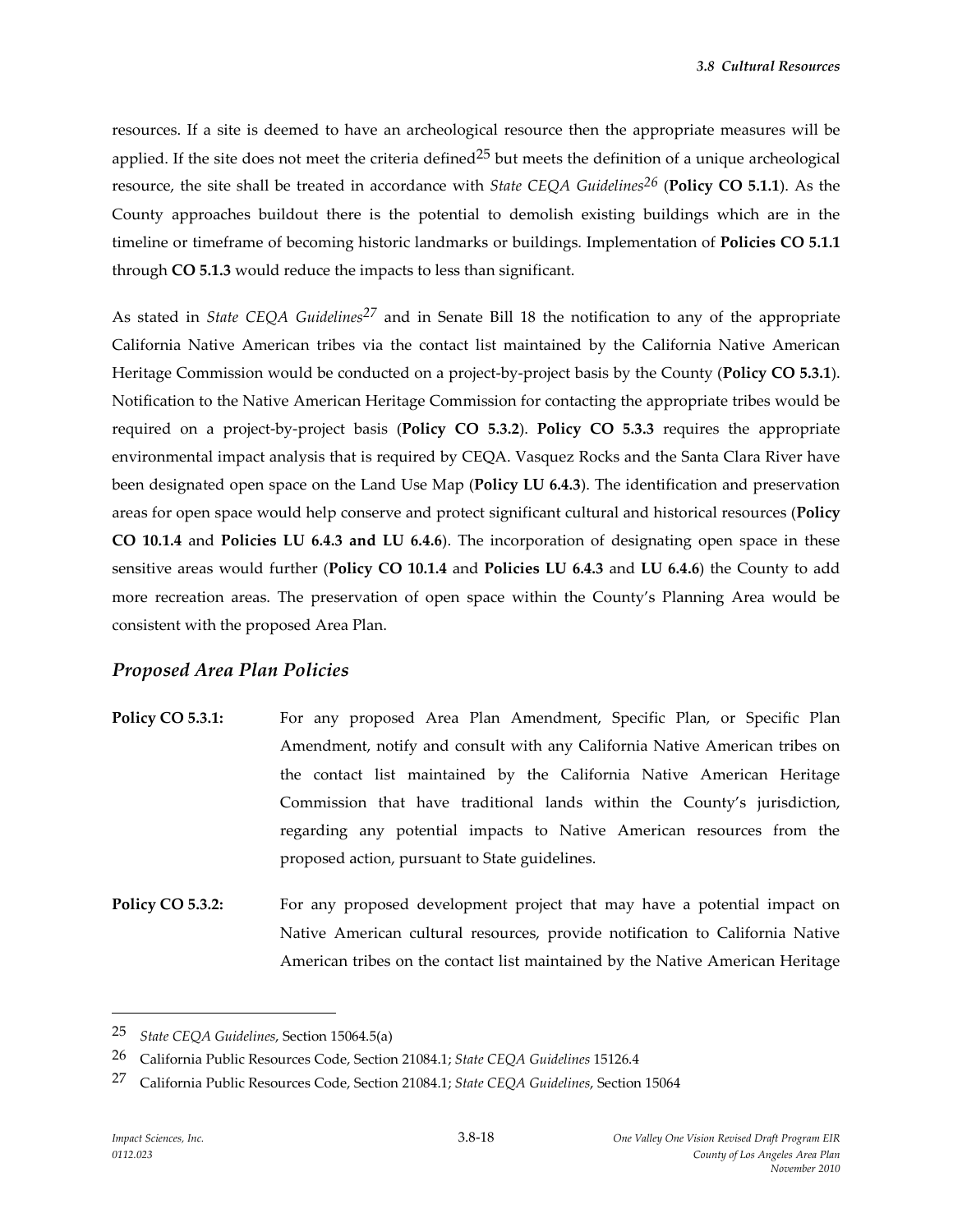Commission that have traditional lands within the County's jurisdiction, and consider the input received prior to a discretionary decision.

- **Policy CO 5.3.3:** Review and consider a cultural resources study for any new grading or development in areas identified as having a high potential for Native American resources, and incorporate recommendations into the project approval as appropriate to mitigate impacts to cultural resources.
- **Policy LU 6.4.3:** Maintain cultural resources from pre-historical Native American habitation and historical settlement in the areas around Vasquez Rocks, Elsmere Canyon, and along the Santa Clara River, through designation of these areas as Open Space on the Land Use Map.

### *Effectiveness of Proposed Area Plan Policies*

The above policies of the Area Plan would reduce potential impacts on archeological resources. However, the policies above do not identify mitigation measures required if archeological resources are found to be impacted by the proposed buildout. Implementation of mitigation measures **MM 3.8-1** to **MM 3.8-5** would reduce any potentially adverse impacts on archeological resources to less than significant.

### **Plan to Plan Analysis**

Both the proposed Area Plan and the existing Area Plan contain policies that address potential impacts to archaeological resources. However neither Area Plan contains policies that address the potential for resources found during Plan buildout. The proposed Area Plan provides for mitigation to address potential resource occurrence. Consequently, impacts associated with the proposed Area Plan would be fewer when compared to the existing Area Plan.

# **Impact 3.8-3 The Area Plan will potentially directly or indirectly destroy a unique paleontological resource or site or unique geologic feature.**

Significant paleontological resources are fossils or assemblages of fossils that are unique, unusual, rare, uncommon, diagnostically or stratigraphically important, and those that add to an existing body of knowledge in specific areas, stratigraphically, taxonomically, or regionally. They include fossil remains of large to very small aquatic and terrestrial vertebrates, remains of plants and animals previously not represented in certain portions of the stratigraphy, and assemblages of fossils that might aid stratigraphic correlations, particularly those offering data for the interpretation of tectonic events, geomorphologic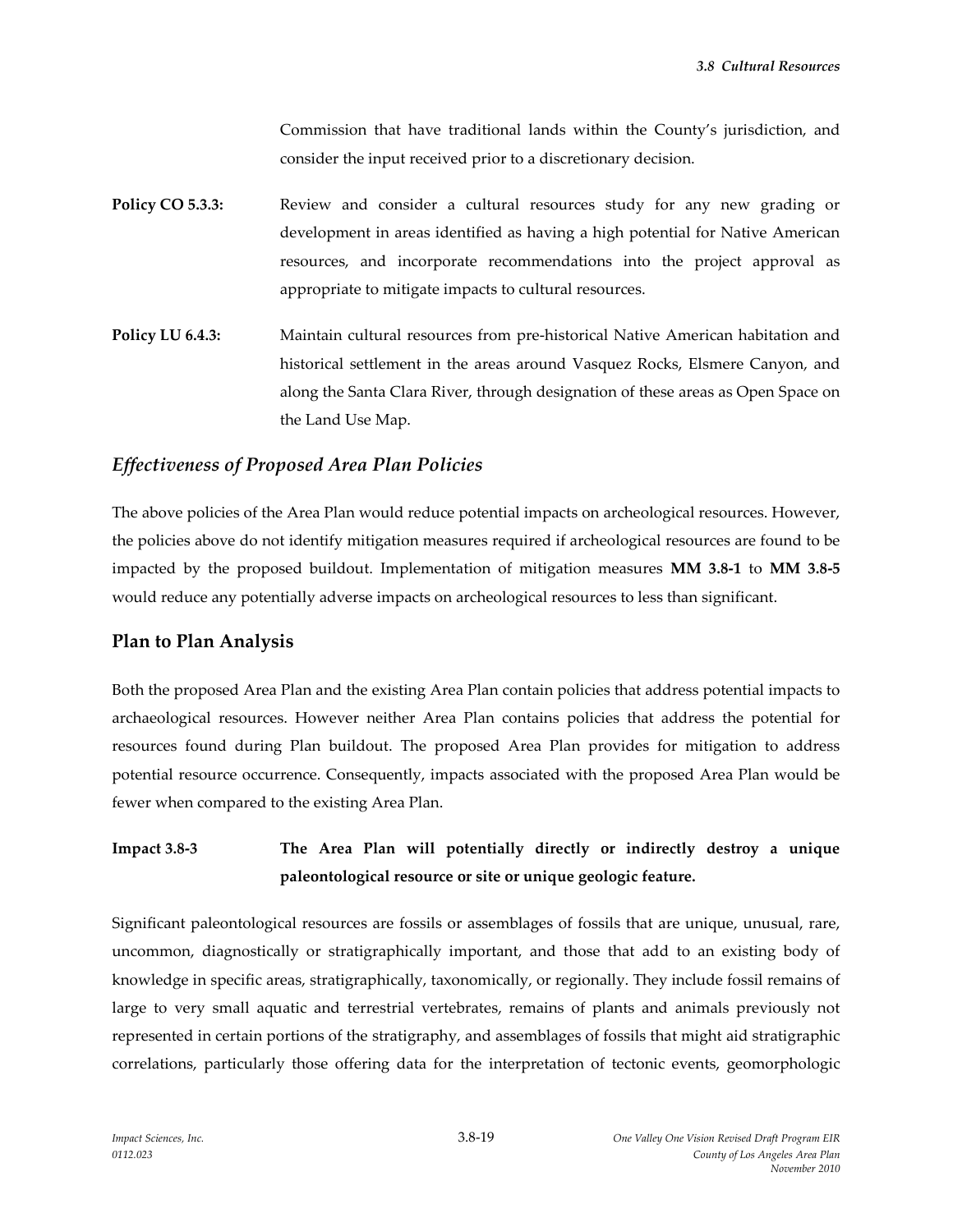evolution, paleoclimatology, and the relationships of aquatic and terrestrial species. Most of the potential fossil-producing rock formations are located within hilly terrain in the County Planning Area (**Policy LU 6.4.6**). The potential increase in development potentially affect paleontological and unique geologic resources. This would conflict with the potential for preserving significant fossil remains (**Policy CO 10.1.4**). Implementation of mitigation measures listed below would reduce potentially significant impacts on paleontological or unique geologic resources to less than significant.

#### *Proposed Area Plan Policies*

The proposed Area Plan **Policies LU 6.4.6** and **CO 10.1.4** have already been cited.

#### *Effectiveness of Proposed Area Plan Policies*

The proposed Area Plan policies would reduce the impacts on paleontological and/or unique geologic resources. However, the policies above do not identify general mitigation measures required if archeological resources are found to be impacted by the proposed buildout. Implementation of mitigation measures **MM 3.8-4** and **MM 3.8-6** would reduce potentially significant paleontological and/or unique geological impacts to less than significant.

### **Plan to Plan Analysis**

The existing Area Plan does not contain policies that address potential impacts to paleontological and unique geotechnical resources. The proposed Area Plan provides for mitigation to address potential resource occurrence. The proposed Area Plan provides for mitigation to paleontological and unique geotechnical resources, and the existing Area Plan does not. Impacts to this resource would be greater under the existing Area Plan.

# **Impact 3.8-4 The Area Plan will potentially disturb any human remains, including those interred outside of formal cemeteries.**

The County's Planning Area has been a very active geologic area and has been transformed throughout the years. With the location of the San Andreas Fault within miles of the OVOV Planning Area the shape and the history of the Valley will always change and has the potential to uncover many unknown resources (**Policies CO 5.3.1** to **CO 5.3.3**). There is potential for many human remains to be located near the Santa Clara River and the foothills of the surrounding mountains (**Policy LU 6.4.3**). Future development would require the disturbance and movement of earth and would thus have the potential for adverse impacts on human remains (**Policy LU 6.4.6**). Implementation of the policies of the proposed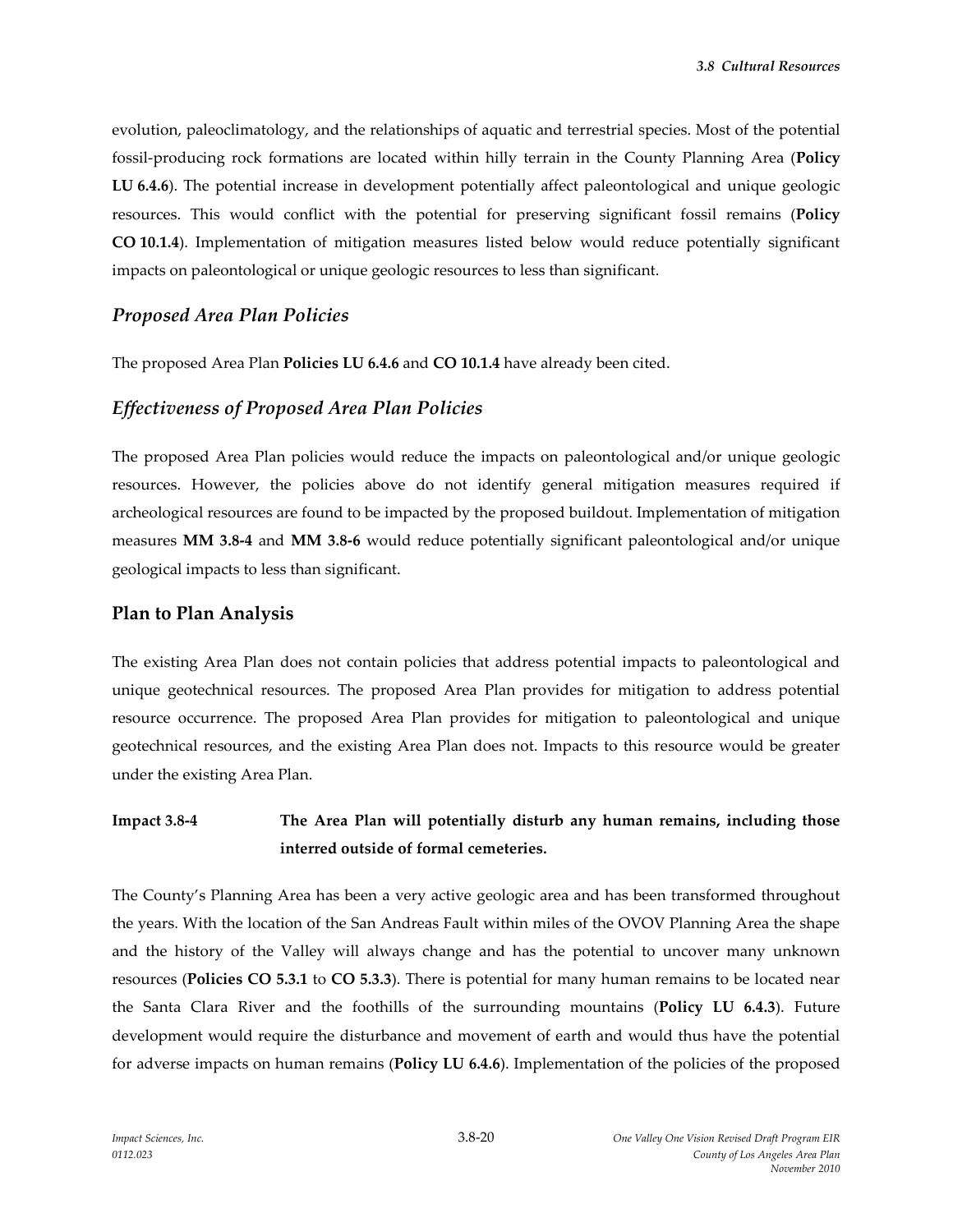Area Plan and implementation of mitigation measure **MM 3.8-7** would reduce the impacts to less than significant.

#### *Proposed Area Plan Policies*

The proposed Area Plan **Policies CO 5.3.1 to CO 5.3.3, LU 6.4.3**, and **LU 6.4.6** have already been cited.

#### *Effectiveness of Proposed Area Plan Policies*

The proposed Area Plan would reduce impacts on the potential disturbance of human remains. If the presence of human remains is identified during the County's buildout, mitigation measure **MM 3.8-7** shall be implemented to reduce potential impacts on human remains.

### **Plan to Plan Analysis**

The existing Area Plan does not contain policies that address potential impacts to the disturbance of human remains. The proposed Area Plan provides for mitigation to address potential resource occurrence. The proposed Area Plan provides for mitigation to disturbance of human remains, and the existing Area Plan does not. Impacts to this resource would be greater under the existing Area Plan.

#### **MITIGATION FRAMEWORK**

Implementation of the following mitigation measures would reduce potential impacts on cultural resources to a less than significant level.

- **MM 3.8-1:** Avoidance is the preferred treatment for cultural resources. Where feasible, project plans shall be developed to allow avoidance of cultural resources. Where avoidance of construction impacts is possible, covering of the cultural resource site with a layer of chemically stable soil and avoidance planting (e.g., planting of prickly pear cactus) shall be employed to ensure that indirect impacts from increased public availability to the site are avoided. Where avoidance is selected, cultural resource sites shall be deeded into permanent conservation easements or dedicated open space.
- **MM 3.8-2:** If avoidance and/or preservation of in place cultural resources is not possible, the following mitigation measures shall be initiated for each impacted site:
	- a. A participant-observer, as determined by the Native American Heritage Commission (NAHC), shall be used during archaeological testing or excavation in the project site.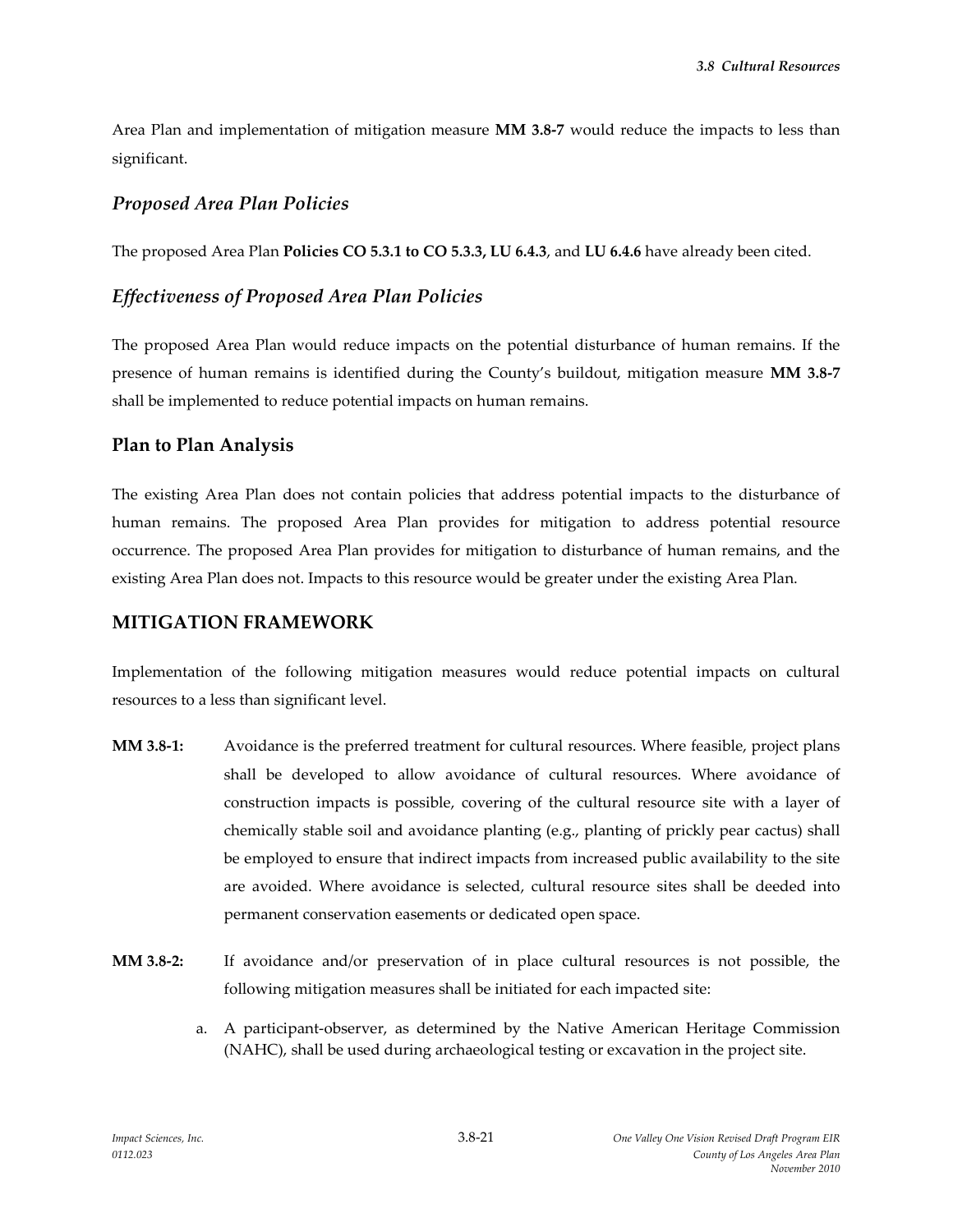- b. Prior to the issuance of a grading permit for the project, the project proponent shall develop a test level research design detailing how the cultural resource investigation shall be executed and providing specific research questions that shall be addressed through the excavation program. In particular, the testing program shall characterize the site constituents, horizontal and vertical extent, and, if possible, period of use. The testing program shall also address the California Register and National Register eligibility of the cultural resource and make recommendations as to the suitability of the resource for listing on either Register. The research design shall be submitted to the County of Los Angeles Regional Park and Open-Space District for review and comment. For sites determined, through the Testing Program, to be ineligible for listing on either the California or National Register, execution of the Testing Program will suffice as mitigation of project impacts to this resource.
- **MM 3.8-3:** In the unlikely event that artifacts are found during grading within the County's Planning Area or future roadway extensions, an archaeologist will be notified to stabilize, recover, and evaluate such finds.
- **MM 3.8-4:** Prior to grading, as part of an inspection testing program, a Los Angeles County Natural History Museum-approved inspector is to be on site to salvage scientifically significant fossil remains. The duration of these inspections depends on the potential for the discovery of fossils, the rate of excavation, and the abundance of fossils. Geological formations (like the Saugus Formation) with a high potential will initially require full time monitoring during grading activities. Geologic formations (like the Quaternary terrace deposits) with a moderate potential will initially require half-time monitoring. If fossil production is lower than expected, the duration of monitoring efforts should be reduced. Should the excavations yield significant paleontological resources, excavation is to be stopped or redirected until the extent of the find is established and the resources are salvaged. A report of the inspection testing program shall include an itemized inventory of the fossils, pertinent geologic and stratigraphic data, field notes of the collectors and include recommendations for future monitoring efforts in the County's Planning Area. Prior to grading, an agreement shall be reached with a suitable public, non-profit scientific repository, such as the Los Angeles County Museum of Natural History or similar institution, regarding acceptance of fossil collections.
- **MM 3.8-5:** For archeological sites accidentally discovered during future construction, there shall be an immediate evaluation of the find by a qualified archeologist. If the find is determined to be a historical or unique archeological resource, as defined under CEQA, contingency funding and a time allotment sufficient to allow for implementation of avoidance measures or appropriate mitigation shall be provided. Construction work may continue